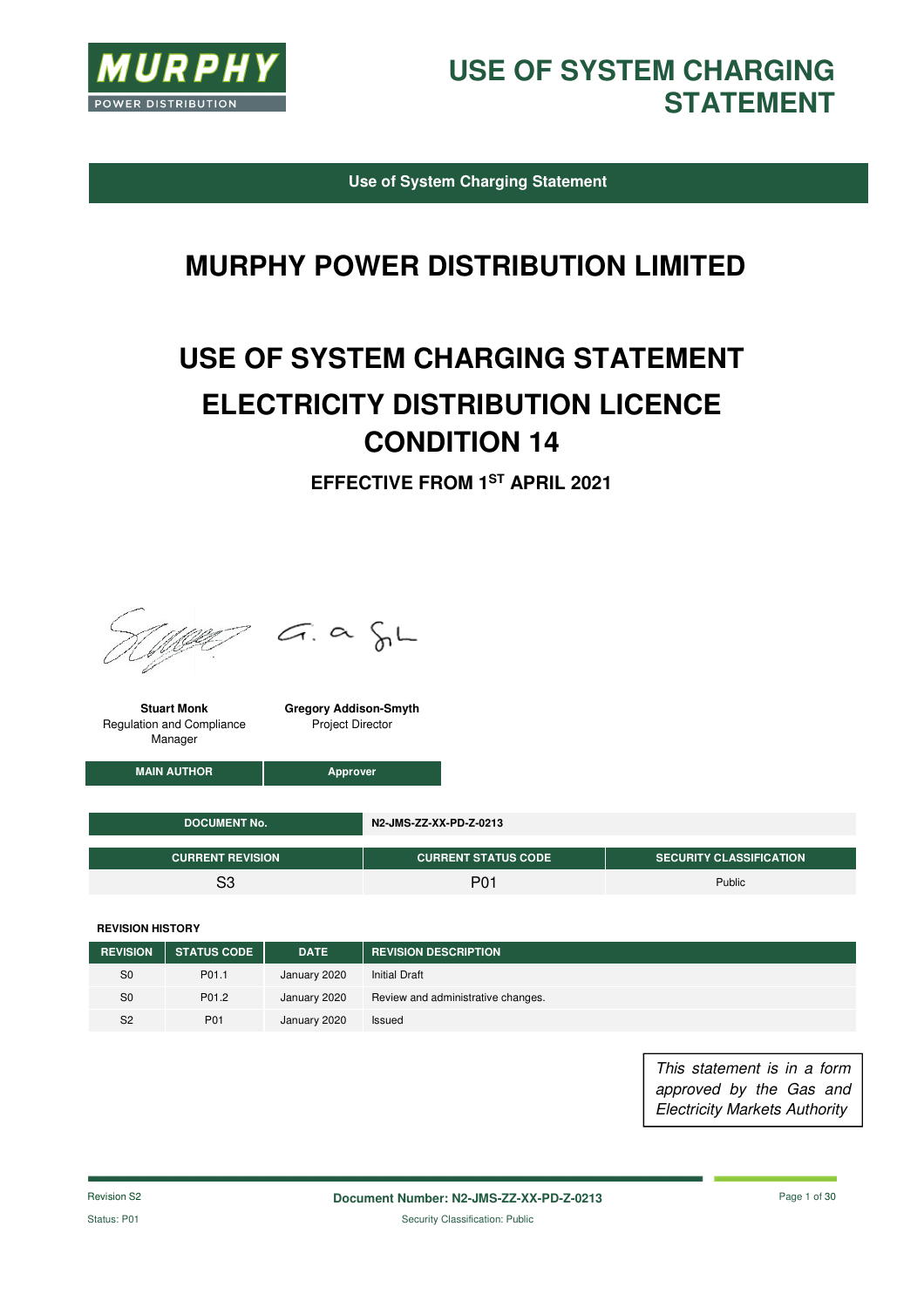

# **Contents**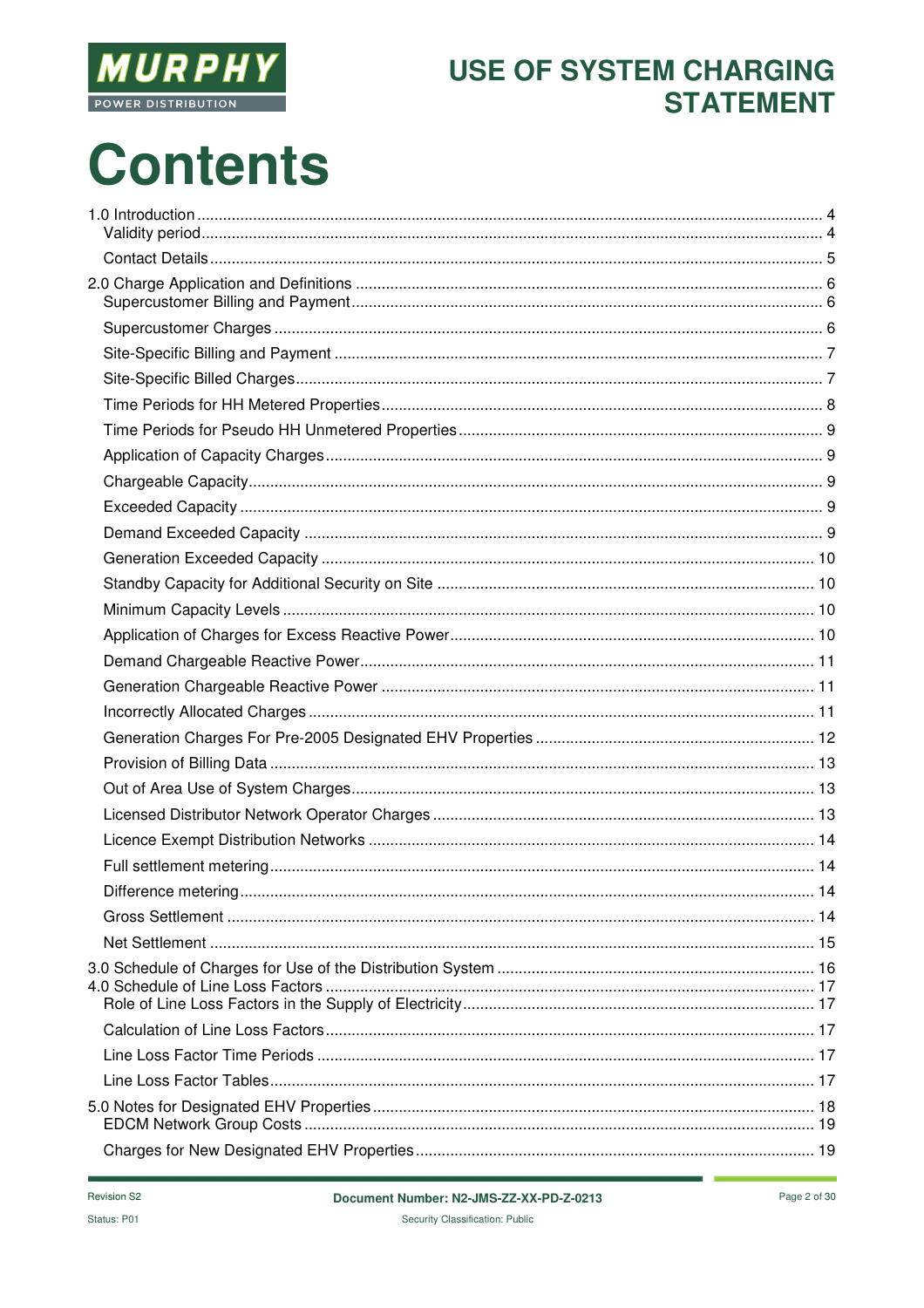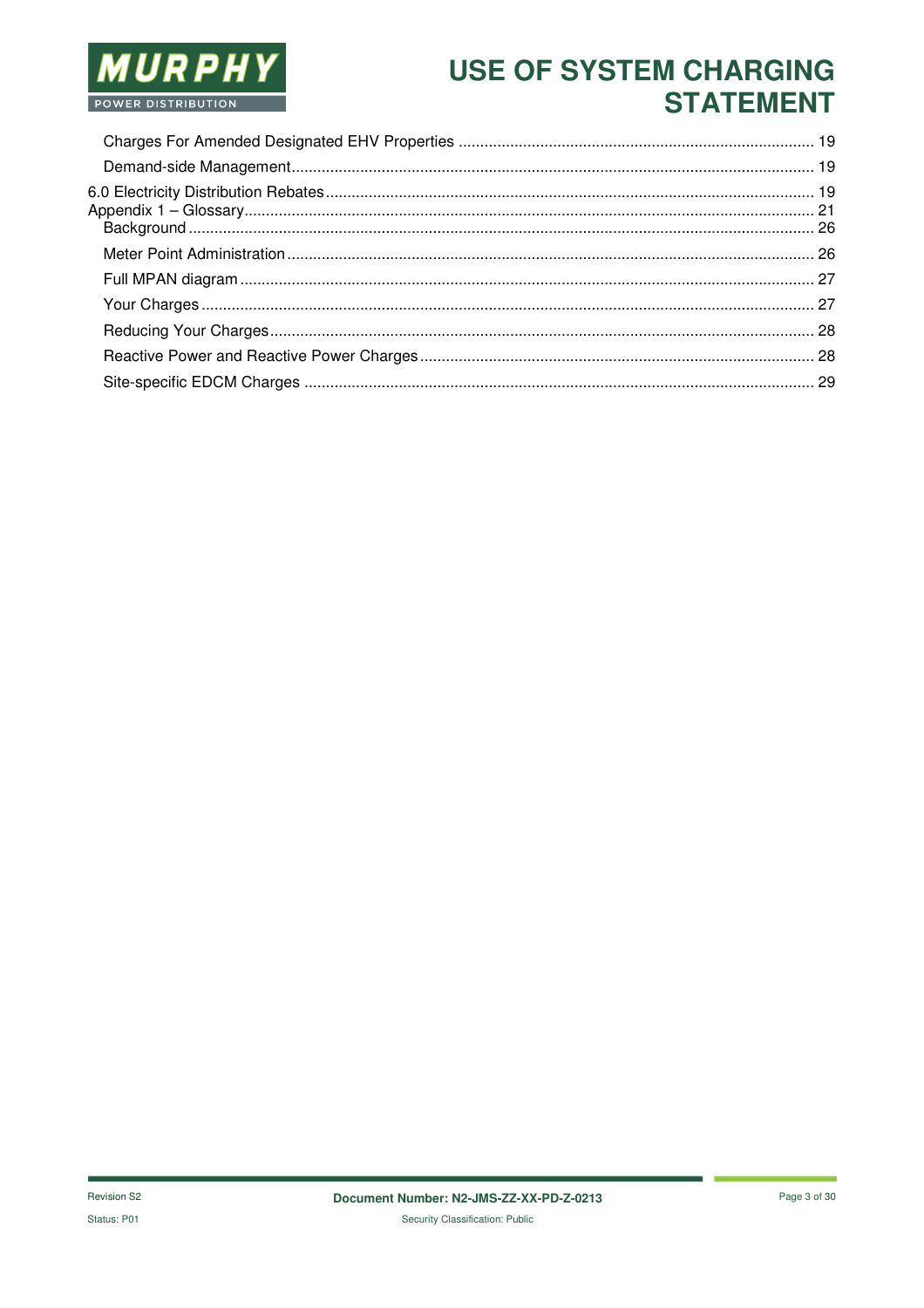

# **1.0 INTRODUCTION**

- 1.1. This statement has been generated to inform interested parties on our electricity distribution charges and the reasons behind them. It has been prepared consistent with Standard Licence Condition 14 of Murphy Power Distribution Limited (**MPD**) Electricity Distribution Licence. The main purpose of this statement is to provide our schedule of charges<sup>1</sup> for the use of our Distribution System and to provide the schedule of adjustment factors<sup>2</sup> that should be applied in Settlement to account for losses from the Distribution System. We have included guidance notes in Appendix 2 to help improve your understanding of the charges we apply.
- 1.2. Within this statement we use terms such as 'Users' and 'Customers' as well as other terms which are identified with initial capitalisation. These terms are defined in Appendix 1.
- 1.3. The charges in this statement replicate those published by the Distribution Network Operators (DNOs) where the latter have been calculated using the Common Distribution Charging Methodology (CDCM) for Low Voltage and High Voltage (LV and HV) Designated Properties. Charges for any Designated Extra High Voltage (EHV) Properties connected to the **MPD** network will be calculated using the **MPD** EHV Charging Methodology. At the date of publication **MPD** has no Designated EHV properties.
- 1.4. Separate charges are calculated depending on the characteristics of the connection and whether the use of the Distribution System is for demand or generation purposes. Where a generation connection is seen to support the Distribution System the charges will be negative and the Supplier will receive credits for exported energy.
- 1.5. The application of charges to premises can usually be referenced using the Charge Code contained in the charge tables. The Charge Code is applied by reference to the combination of the Line Loss Factor Class (LLFC), Profile Class (PC) and Standard Settlement Configuration (SSC) attached to a supply point. Further information on how to identify and calculate the charge that will apply for your premises is provided in the guidance notes in Appendix 2.
- 1.6. All charges in this statement are shown exclusive of VAT. Invoices will include VAT at the applicable rate.
- 1.7. The annexes that form part of this statement are available in Microsoft .xlsx spreadsheet format. This spreadsheet contains supplementary information used for charging purposes and a simple model to assist you to calculate charges. This spreadsheet can be downloaded from our website at www.murphypowerdistribution.co.uk or requested from us on the contact information on the next page.

# **VALIDITY PERIOD**<br>1.8. This charging statemer

- This charging statement is valid for services provided from the effective date stated on the front of the statement and remains valid until updated by a revised version or superseded by a statement with a later effective date.
- 1.9. When using this charging statement care should be taken to ensure that the statement or statements covering the period that is of interest are used.
- 1.10. Before making an amendment to MPD's Use of System Charges, they shall be approved by the Authority. MPD shall submit a proposal to the authority in accordance with Condition 14 Part F of their distribution Licence. To achieve this MPD must:

-

<sup>&</sup>lt;sup>1</sup> Charges can be positive or negative.

<sup>2</sup> Also known as Loss Adjustment Factors or Line Loss Factors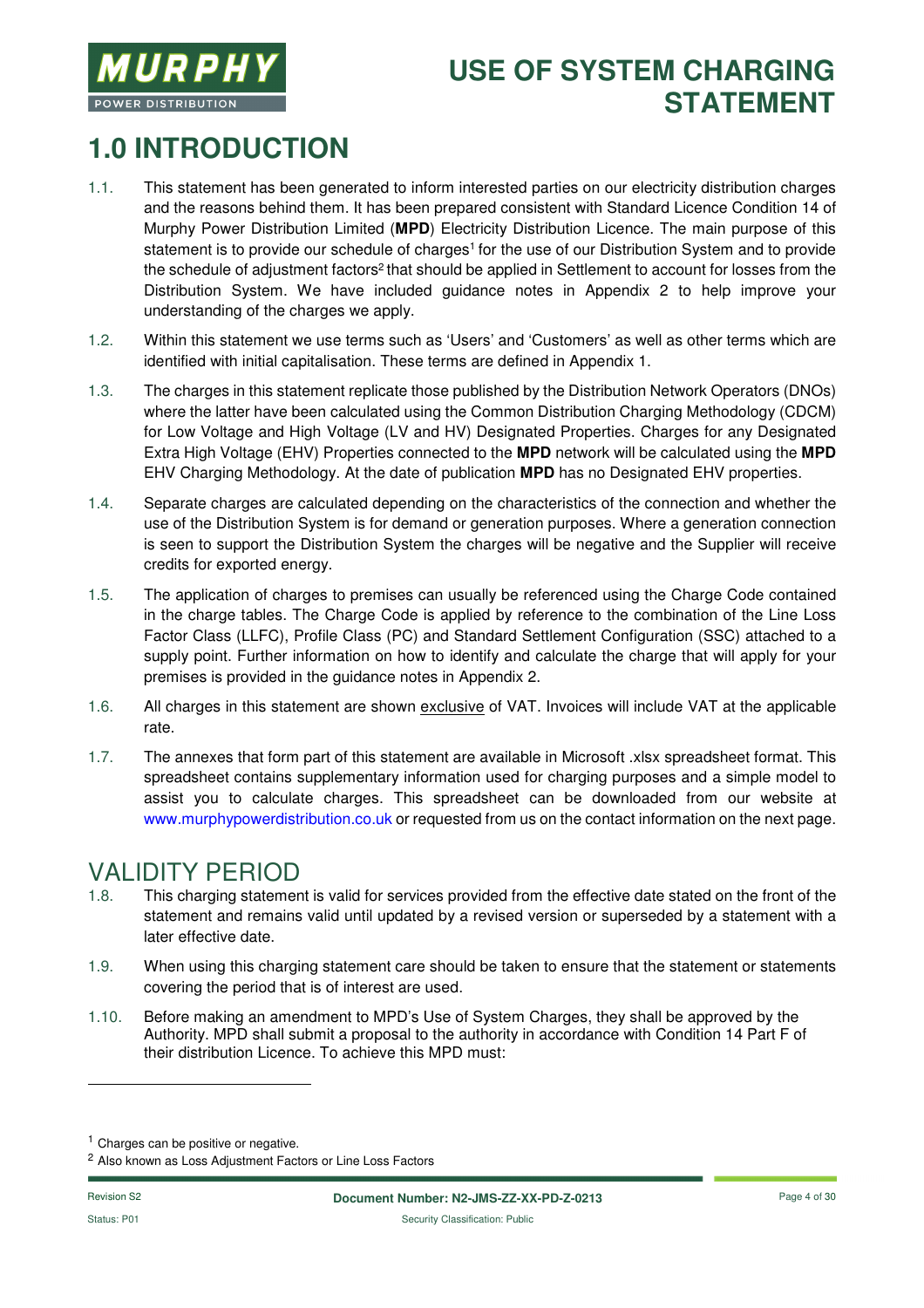

i) give the Authority a revised use of system charging statement that sets out the amended charges and specifies the date to which they have effect

ii) give the Authority not less than three months' notice before the date of effect on which MPD proposes to amend its Use of System Charges in respect of any agreement for Use of System. When the Authority approves such a proposal, MPD will revise this statement and give notice of any revision to the statement to Users of our Distribution System. The latest statement can be downloaded from www.murphypowerdistribution.co.uk

#### CONTACT DETAILS

1.11 If you have any questions about this statement, please contact us at the below address:

Regulation & Compliance Manager Murphy Power Distribution Limited Hawks Green Lane Cannock **Staffordshire** WS11 7LH Tel: 0800 011 4193 Email: powerdistribution@murphygroup.co.uk

- 1.12. All enquiries regarding Connection Agreements and changes to maximum capacities should be addressed to:
	- Utility Asset Director Murphy Power Distribution Limited Hawks Green Lane Cannock **Staffordshire** WS11 7LH Tel: 0800 011 4193 Email: powerdistribution@murphygroup.co.uk
- 1.13. For all other queries please contact our general enquiries telephone service on 0800 011 4193. This is a 24 hour number however our office opening times are from 8:00am to 5:00pm Monday to Friday.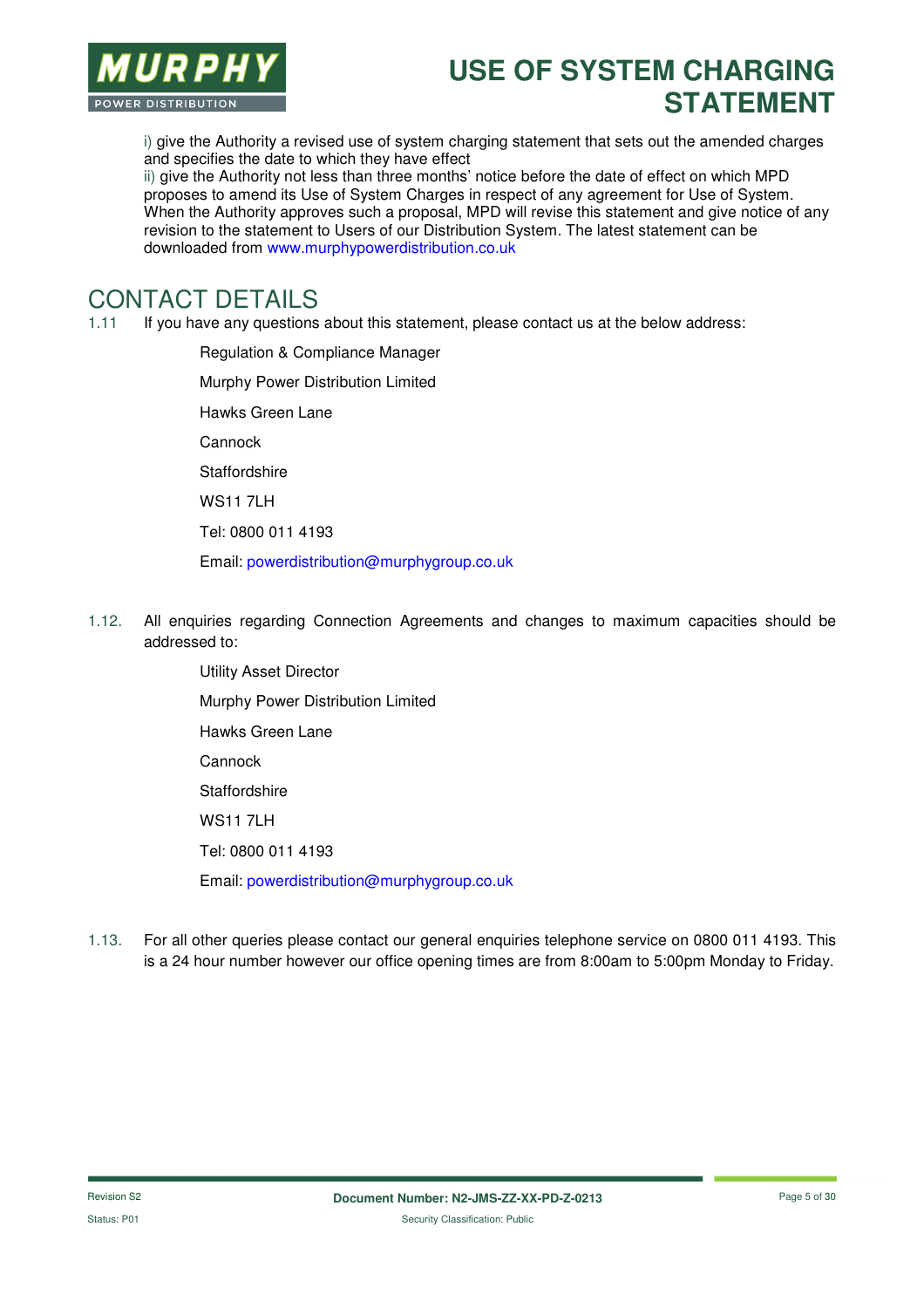

# **2.0 CHARGE APPLICATION AND DEFINITIONS**

- 2.1. The following section details how the charges in this statement are applied and billed to Users of our Distribution System.
- 2.2. We utilise two billing approaches depending on the type of metering data received:
	- The 'Supercustomer' approach is used for Non-Half-Hourly (NHH) metered, NHH unmetered or aggregated Half-Hourly (HH) metered premises
	- The 'Site-specific' approach is used for HH metered or pseudo HH unmetered premises.
- 2.3. Typically NHH metered premises are domestic and small businesses, whilst HH metered premises are larger businesses. Unmetered premises are normally streetlights.

#### SUPERCUSTOMER BILLING AND PAYMENT

- 2.4. Supercustomer billing and payment applies to Metering Points registered as NHH metered or NHH unmetered. The Supercustomer approach makes use of aggregated data obtained from the 'Supercustomer Distribution Use of System (DUoS) Report'.
- 2.5. Invoices are calculated on a periodic basis and sent to each User for whom **MPD** is transporting electricity through its Distribution System. Invoices are reconciled, over a period of approximately 14 months, to ensure the cash positions of Users and **MPD** are adjusted to reflect later and more accurate consumption figures.
- 2.6. The charges are applied on the basis of the LLFC assigned to a Meter Point Administration Number (MPAN), and the units consumed within the time periods specified in the statement. These time periods may not necessarily be the same as those indicated by the Time Pattern Regimes (TPRs) assigned to the SSC – specific to DNOs. All LLFCs are assigned at the sole discretion of **MPD**. The charges in this document are shown exclusive of VAT. Invoices take account of previous Settlement Runs and include VAT.

# SUPERCUSTOMER CHARGES

- 2.7. Supercustomer Charges are generally billed through the following components:
	- **a** a fixed charge pence/MPAN/day; there will only be one fixed charge applied to each MPAN; and
	- **Unit charges pence/kWh, more than one unit charge may be apply depending on the type of** tariff for which the MPAN is registered.
- 2.8. Users who wish to supply electricity to Customers whose metering system is Measurement Class A or B, and settled on Profile Class 1 through to 8 will be allocated the relevant charge structure set out in Annex 1.
- 2.9. Measurement Class A charges apply to Exit/Entry Points where NHH metering is used for Settlement.
- 2.10. Measurement Class B charges apply to Exit Points deemed to be suitable as Unmetered Supplies as permitted in the Electricity (Unmetered Supply) Regulations 2001<sup>3</sup> and where operated in accordance with BSCP520<sup>4</sup> .

-

<sup>&</sup>lt;sup>3</sup> The Electricity (Unmetered Supply) Regulations 2001 available from http://www.legislation.gov.uk/uksi/2001/3263/made

<sup>4</sup> Balancing and Settlement Code Procedures on unmetered supplies available from http://www.elexon.co.uk/pages/bscps.aspx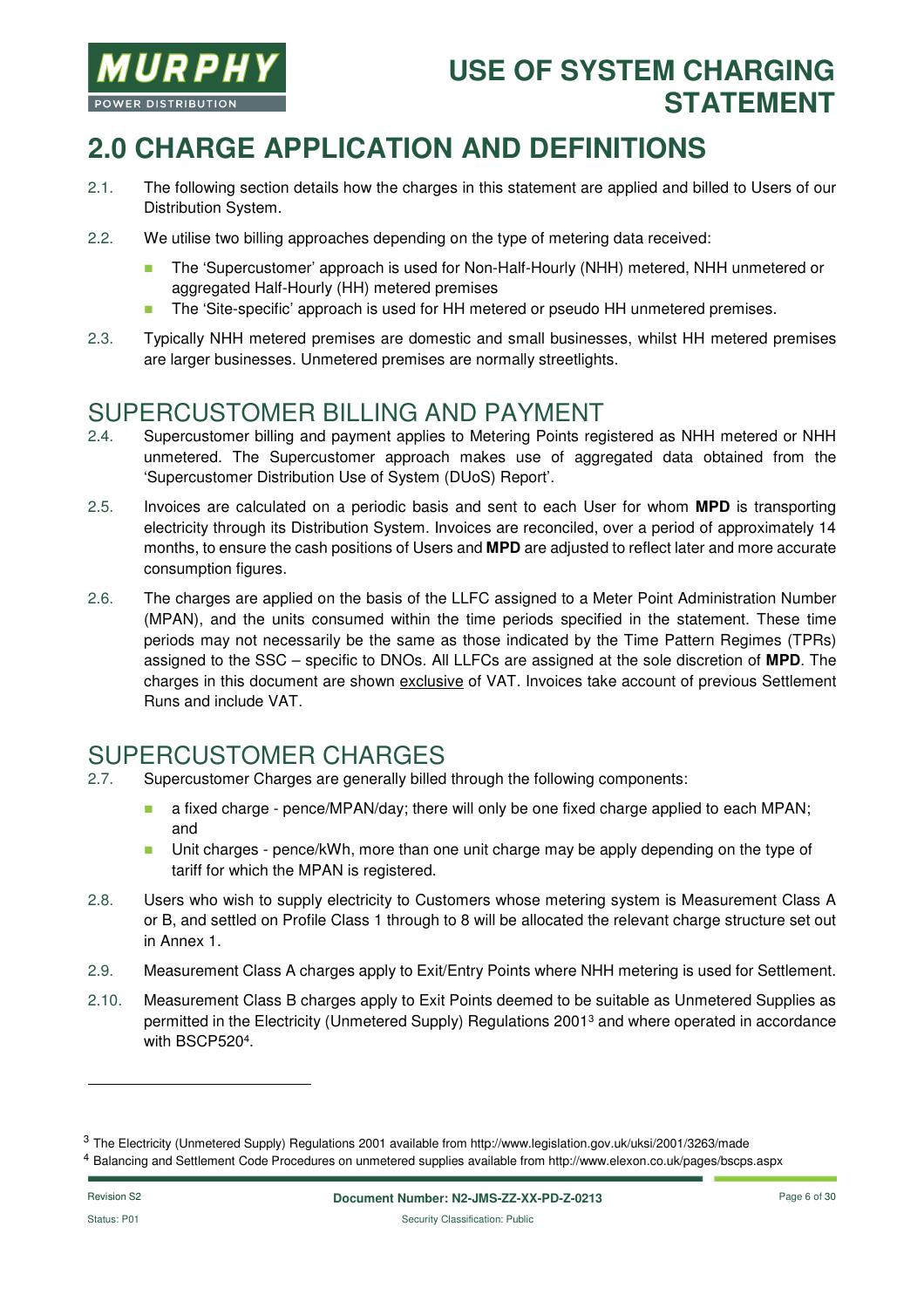

- 2.11. Measurement Class F charges apply to Exit / Entry Points at domestic premises where HH metering is used for Settlement.
- 2.12. Measurement Class G charges apply to Exit / Entry Points at non-domestic premises with whole current metering systems where HH metering is used for Settlement.
- 2.13. Identification of the appropriate charge can be made by cross-reference to the LLFC.
- 2.14. Valid Settlement PC/SSC/Meter Timeswitch Code (MTC) combinations for LLFCs where the Metering System is Measurement Class A and B are detailed in Market Domain Data (MDD).
- 2.15. Where an MPAN has an Invalid Settlement Combination, the 'Domestic Unrestricted' fixed and unit charge will be applied as default until the invalid combination is corrected. Where there are multiple SSC/TPR combinations, the default 'Domestic Unrestricted' fixed and unit charge will be applied for each invalid TPR combination.
- 2.16. The time periods for unit charges where the Metering System is Measurement Class A and B are as specified by the SSC. To determine the appropriate charge rate for each SSC/TPR a lookup table is provided in the spreadsheets which accompany this statement.
- 2.17. The time periods for unit charges where the Metering System is Measurement Class F and G are set out in the table 'Time Bands for Half Hourly Metered Properties' in Annex 1.
- 2.18. The 'Domestic Off-Peak' and 'Small Non-Domestic Off-Peak' charges are additional to either an unrestricted or a two-rate charge.

#### SITE-SPECIFIC BILLING AND PAYMENT

- 2.19. Site-specific billing and payment applies to Measurement Class C, D and E Metering Points are settled as Half Hourly (HH) metered. The site-specific billing and payment approach to Use of System (UoS) billing makes use of HH metering data received through settlement.
- 2.20. Invoices are calculated on a periodic basis and sent to each User, for whom **MPD** is transporting electricity through its Distribution System. Where an account is based on estimated data, the account shall be subject to any adjustment that may be necessary following the receipt of actual data from the User.
- 2.21. The charges are applied on the basis of the LLFCs assigned to the MPAN (or the Meter System Identifier (MSID) for Central Volume Allocation (CVA) sites), and the units consumed within the time periods specified in this statement. Where MPANs have not been associated, for example when multiple points of connection fed from different sources are used for a single site, the relevant number of fixed charges will be applied.
- 2.22. All LLFCs are assigned at the sole discretion of **MPD**, based on the tariff application rules set out in the appropriate charging methodology or elsewhere in this statement. Where an incorrectly applied LLFC is identified, **MPD** may at its sole discretion apply the correct LLFC and/or charges. Please refer to section 'Incorrectly Allocated Charges' if an allocated LLFC or tariff is believed to be incorrect.

### SITE-SPECIFIC BILLED CHARGES

- 2.23. Site-Specific billed charges may include the following components:
	- **a** a fixed charge pence/MPAN/day or pence/MSID/day;
	- a capacity charge, pence/kVA/day for Maximum Import Capacity (MIC) and/or Maximum Export Capacity (MEC);
	- an excess capacity charge, pence/kVA/day, if a site exceed its MIC and/or MEC;
	- unit Charges, pence/kWh, more than one unit charge may be applied; and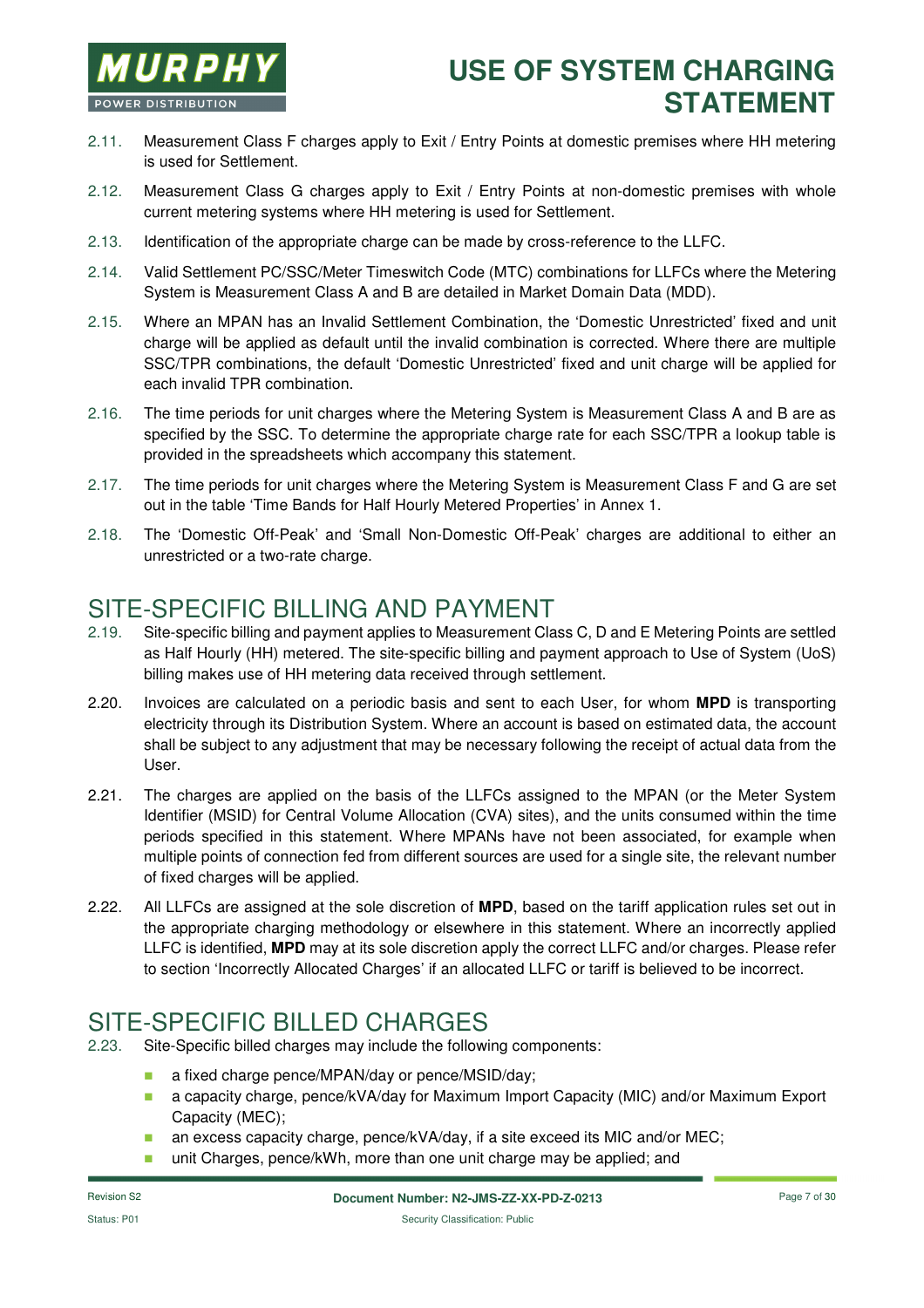

- **a** an excess reactive power charge, pence/kVArh, for each unit in excess of the reactive charge threshold.
- 2.24. Users who wish to supply electricity to Customers whose Metering System is Measurement Class C, D or E or is settled via CVA will be allocated the relevant charge structure dependent upon the voltage and location of the metering point.
- 2.25. Measurement Class C, E or CVA charges apply to Exit/Entry points where HH metering, or an equivalent meter, is used for Settlement purposes, for non-domestic sites that have Current Transformer (CT) metering.
- 2.26. Measurement Class D charges apply to Exit/entry points deemed to be suitable as Unmetered Supplies as permitted in the Electricity (Unmetered Supply) Regulations 2001<sup>5</sup> and where operated in accordance with BSC Procedure 520<sup>6</sup>.
- 2.27. Fixed charges are generally levied on a pence per MPAN or pence per MSID basis. Where two or more HH MPANs/MSIDs are located at the same point of connection (as identified in the connection agreement), with the same LLFC, and registered to the same Supplier, only one daily fixed charge will be applied.
- 2.28. LV & HV Designated Properties will be charged in accordance with the CDCM and allocated the relevant charge structure set out in Annex 1.
- 2.29. LV and HV Designated Properties which utilise a combination of Intermittent or Non-Intermittent generation technologies metered through a single MPAN/MSID will be allocated the Non-Intermittent generation tariff unless the combined installed capacity, as evidence in ratings contained in the Connection Agreement, for Intermittent generation technologies is higher than the combined installed capacity for Non-Intermittent generation technologies, in which case the Intermittent generation tariff will be allocated.
- 2.30. Designated EHV Properties will be charged in accordance with the EHV Distribution Charging Methodology (EDCM) and allocated the relevant charge structure set out in Annex 2. For clarity, **MPD** does not currently have any Designated EHV properties.
- 2.31. Where LV and HV Designated Properties or Designated EHV Properties have more than one point of connection (as identified in the Connection Agreement) then separate charges will be applied to each point of connection.
- 2.32. Due to the seasonal nature of charges for Unmetered Supplies, changes between Measurement Classes B and D (or vice versa) shall not be agreed except with effect from 1st April in any charging year.

#### TIME PERIODS FOR HH METERED PROPERTIES

- 2.33. The time periods for the application of unit charges to LV and HV Designated Properties that are HH metered are detailed in Annex 1. **MPD** has not issued a notice to change the time bands.
- 2.34. The time periods for the application of unit charges to Designated EHV Properties are detailed in Annex 2. **MPD** has not issued a notice to change the time bands.

-

<sup>5</sup> The Electricity (Unmetered Supply) Regulations 2001 available from http://www.legislation.gov.uk/uksi/2001/3263/made

<sup>&</sup>lt;sup>6</sup> Balancing and Settlement Code Procedures on unmetered supplies and available from http://www.elexon.co.uk/pages/bscps.aspx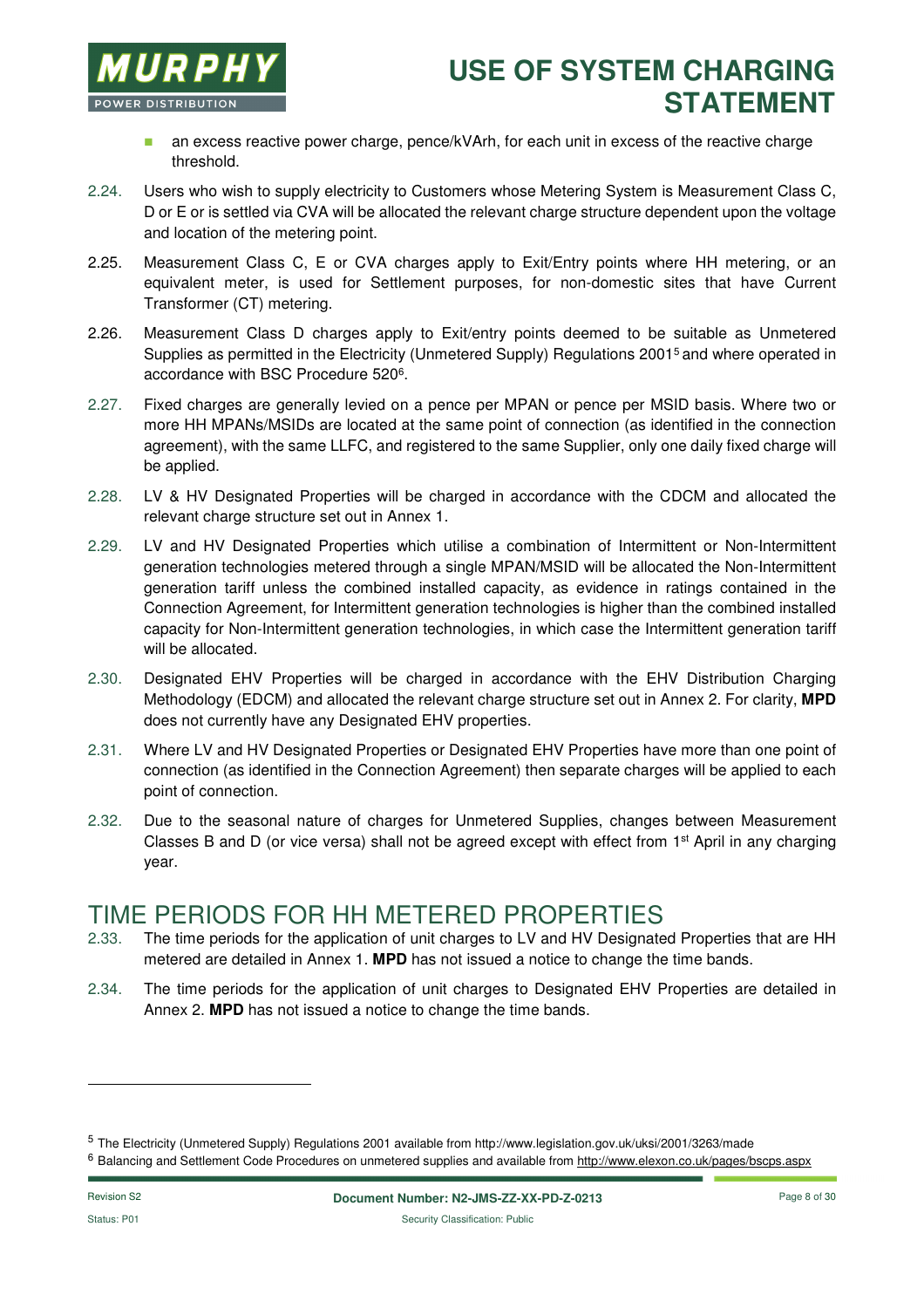

#### TIME PERIODS FOR PSEUDO HH UNMETERED PROPERTIES

2.35. The time periods for the application of unit charges to connections that are Pseudo HH Metered are detailed in Annex 1. **MPD** has not issued a notice to change the time bands.

#### APPLICATION OF CAPACITY CHARGES

2.36. The following sections explain the application of Capacity Charges and Exceeded Capacity Charges.

### CHARGEABLE CAPACITY

- 2.37. The Chargeable Capacity is, for each billing period, the highest of the MIC/MEC as detailed below.
- 2.38. The MIC/MEC will be agreed with **MPD** at the time of connection or pursuant to a later change in requirements. Following such an agreement (be it at the time of connection or later) no reduction in MIC/MEC will be allowed for a period of one year (12 months).
- 2.39. Reductions to the MIC/MEC may only be permitted once in a 12 month period and no retrospective changes will be allowed. Where MIC/MEC is reduced the new lower level will be agreed with reference to the level of the Customer's maximum demand. The new MIC/MEC will be applied from the start of the next billing period after the date that the request was received. It should be noted that where a new lower level is agreed, the original capacity may not be available in the future without the need for network reinforcement and associated charges.
- 2.40. In the absence of an agreement the chargeable capacity, save for error or omission, will be based on the last MIC and/or MEC previously agreed by the distributor for the relevant premises' connection. A Customer can seek to agree or vary the MIC and/or MEC by contacting **MPD** using contact details noted within this statement.

#### EXCEEDED CAPACITY

2.41. Where a customer takes additional unauthorised capacity over and above the MIC/MEC, the excess will be classed as Exceeded Capacity. The exceeded portion of the capacity will be charged at the excess capacity charge p/kVA/day rate, based on the difference between the MIC/MEC and the actual capacity used. This will be charged for the full duration of the month in which the breach occurs.

### DEMAND EXCEEDED CAPACITY

Demand exceeded capacity =  $max(2 \times \sqrt{Al^2 + max(RI, RE)^2})$  - MIC, 0)

Where:

AI = Active Import (kWh)

RI = Reactive Import (kVArh)

RE = Reactive Export (kVArh)

MIC = Maximum Import Capacity (kVA)

2.42. Only reactive import and reactive export values occurring at times of active import are used in the calculation. Where data from two or more MPAN's is aggregated for billing purposes the HH consumption values are submitted prior to the calculation above. For sites which are importing and exporting in the same HH, i.e. where active import is not equal to zero and active export is not equal to zero, use zero for reactive import and reactive export when calculating capacity taken.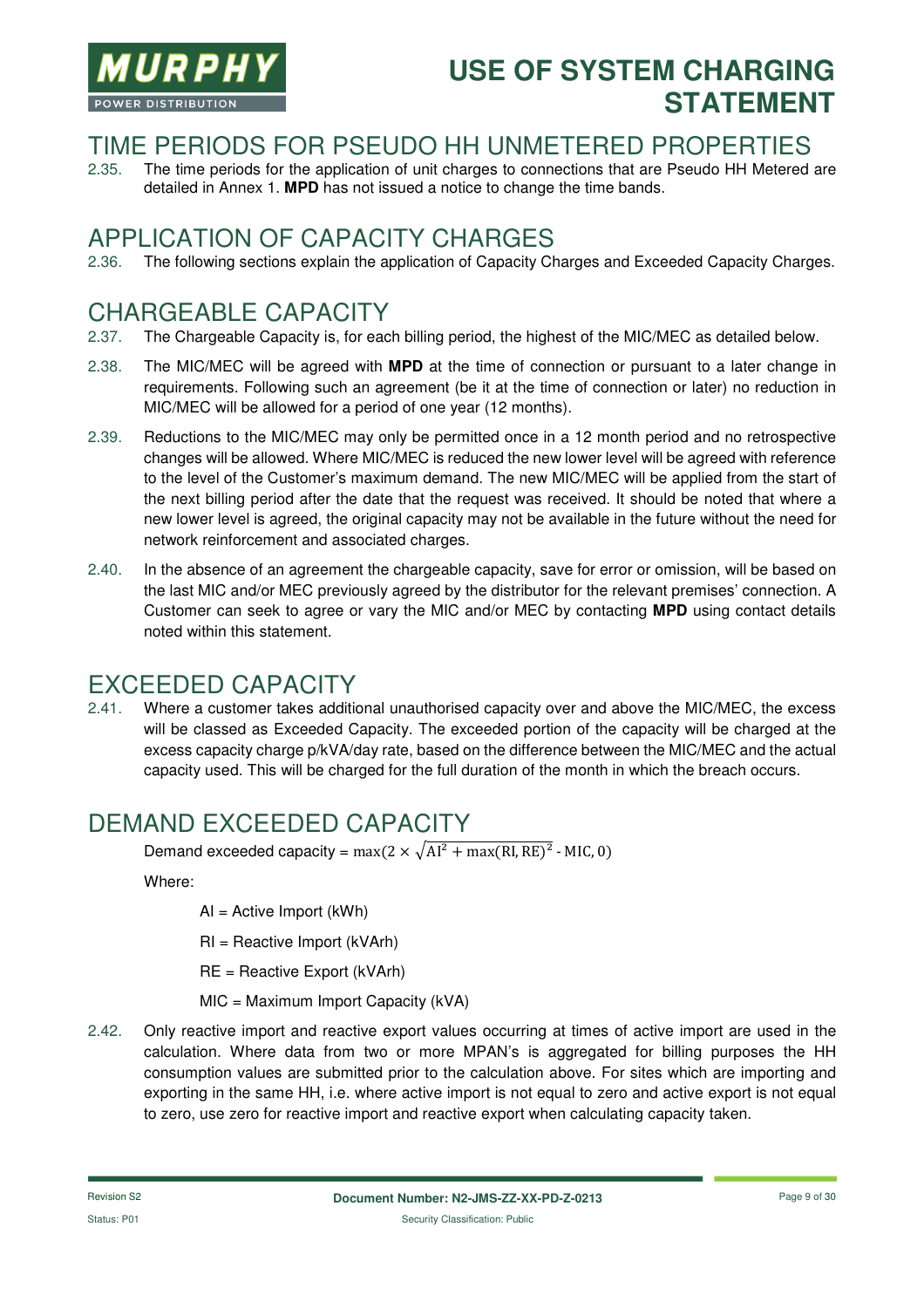

2.43. This calculation is completed for every half hour and the maximum value from the billing period is applied.

#### GENERATION EXCEEDED CAPACITY

Generation exceeded capacity =  $max(2 \times \sqrt{AE^2 + max(RI, RE)^2}$  - MEC, 0)

Where:

AE = Active Export (kWh)

RI = Reactive Import (kVArh)

RE = Reactive Export (kVArh)

MEC = Maximum Export Capacity (kVA)

- 2.44. Only reactive import and reactive export values occurring at times of active export are used in the calculation. Where data for two or more MPAN's is aggregated for billing purposes the HH consumption values occurring at times of KWh export are summated prior to the calculation above. For sites which are importing and exporting in the same HH, i.e. where the active import is not equal to zero and active export is not equal to zero, use zero for reactive import and reactive export when calculating capacity taken.
- 2.45. This calculation is completed for every half hour and maximum value from the billing period is applied.

# STANDBY CAPACITY FOR ADDITIONAL SECURITY ON SITE

2.46. Where standby capacity charges are applied, the charge will be set at the same rate as that applied to normal MIC. Where, at a customer's request, for additional security of supplies requiring sterilisation of capacity at two different sources of supply, we reserve the right to charge for the capacity held at each source.

#### MINIMUM CAPACITY LEVELS

2.47. There is no minimum capacity threshold.

### APPLICATION OF CHARGES FOR EXCESS REACTIVE POWER

- 2.48. Where an individual HH metered MPAN's reactive power (measured in kVArh) at LV and HV Designated Properties exceeds 33% of total active power (measured in kWh), excess reactive power charges will apply. This threshold is equivalent to an average power factor of 0.95 during the period. Any reactive units in excess of the 33% threshold are charged at the rate appropriate to the particular charge.
- 2.49. Power Factor is calculated as follows:

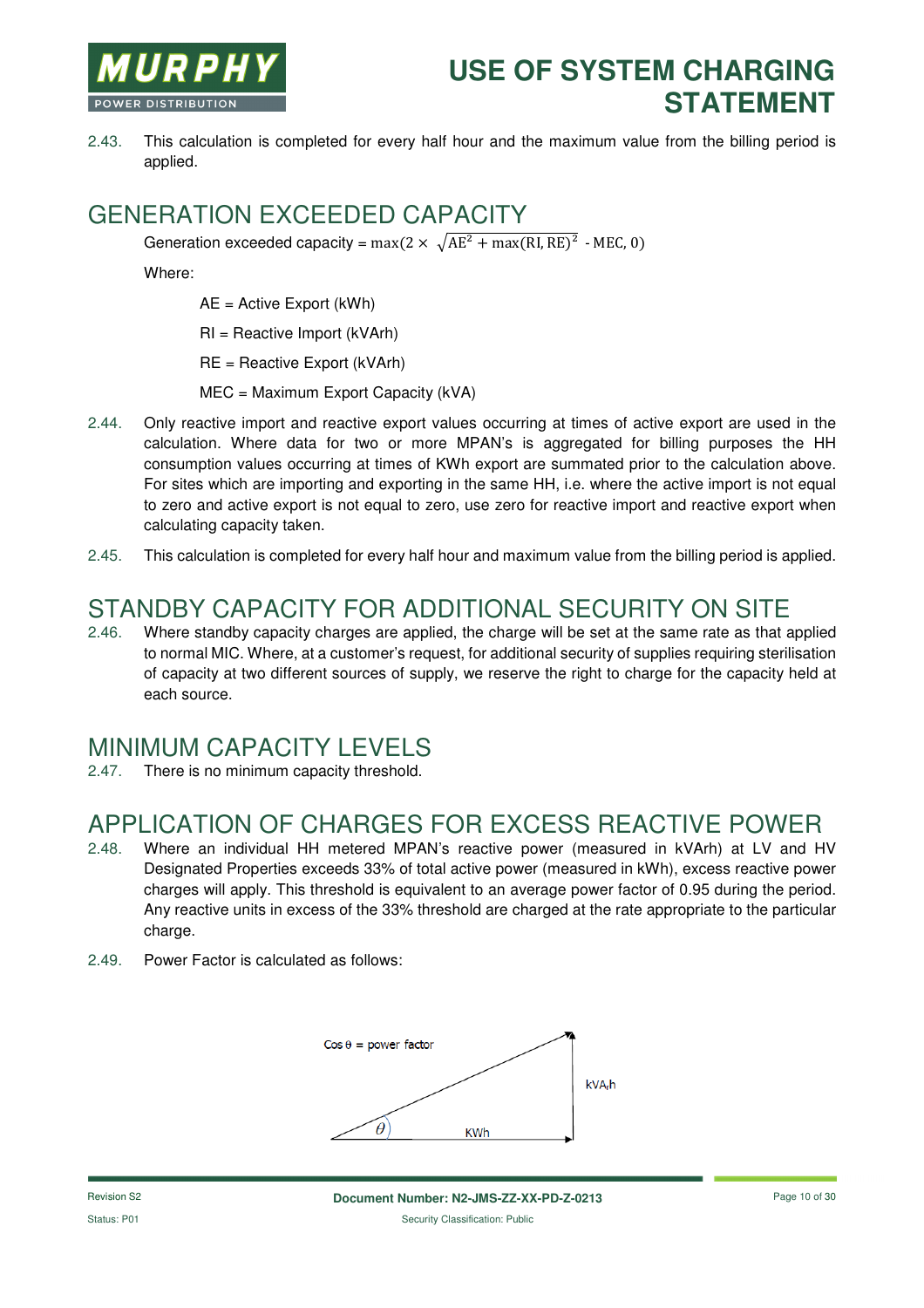

2.50. The chargeable Reactive Power is calculated as follows:

# DEMAND CHARGEABLE REACTIVE POWER

Demand chargeable kVArh = max  $\left(\text{max}(RI,RE) - \left(\sqrt{\left(\frac{1}{0.95^2} - 1\right)} \times AI\right) 0\right)$ 

Where:

AI = Active Import (kWh)

RI = Reactive Import (kVArh)

RE = Reactive Export (kVArh)

- 2.51. Only reactive import and reactive export values occurring at times of active import are used in the calculation. Where data for two or more MPANs is aggregated for billing purposes the HH consumption values are summated prior to the calculation above. For sites which are importing and exporting in the same HH i.e. where active import is not equal to zero and active export is not equal to zero, no calculation for the HH is made and the result for that HH would be zero.
- 2.52. The square root calculation will be to two decimal places.
- 2.53. This calculation is completed for every half hour and the values summated over the billing period.

### GENERATION CHARGEABLE REACTIVE POWER

$$
Generation chargeable KVArh = max \left( max(RI, RE) - \left( \sqrt{\frac{1}{0.95^2} - 1} \right) \times AE \right) .0
$$

Where:

AE = Active Export (kWh)

RI = Reactive Import (kVArh)

- RE = Reactive Export (kVArh)
- 2.54. Only reactive import and reactive export values occurring at times of active export are used in the calculation. Where data for two or more MPANs is aggregated for billing purposes the HH consumption values are summated prior to the calculation above. For sites which are importing and exporting in the same HH i.e. where active import is not equal to zero and active export is not equal to zero, no calculation for that HH is made and the result for that HH would be zero.
- 2.55. The square root calculation will be to two decimal places.
- 2.56. This calculation is completed for every half hour and the values summated over the billing period.

#### INCORRECTLY ALLOCATED CHARGES

2.57. It is our responsibility to apply the correct charges to each MPAN/MSID. The allocation of charges is based on the voltage of connection, import/export details, metering information and for some tariffs, the metering location. Where an MAPN/MSID is used for export purposes, the type of generation (Intermittent or Non-Intermittent) also determines the allocation of charges.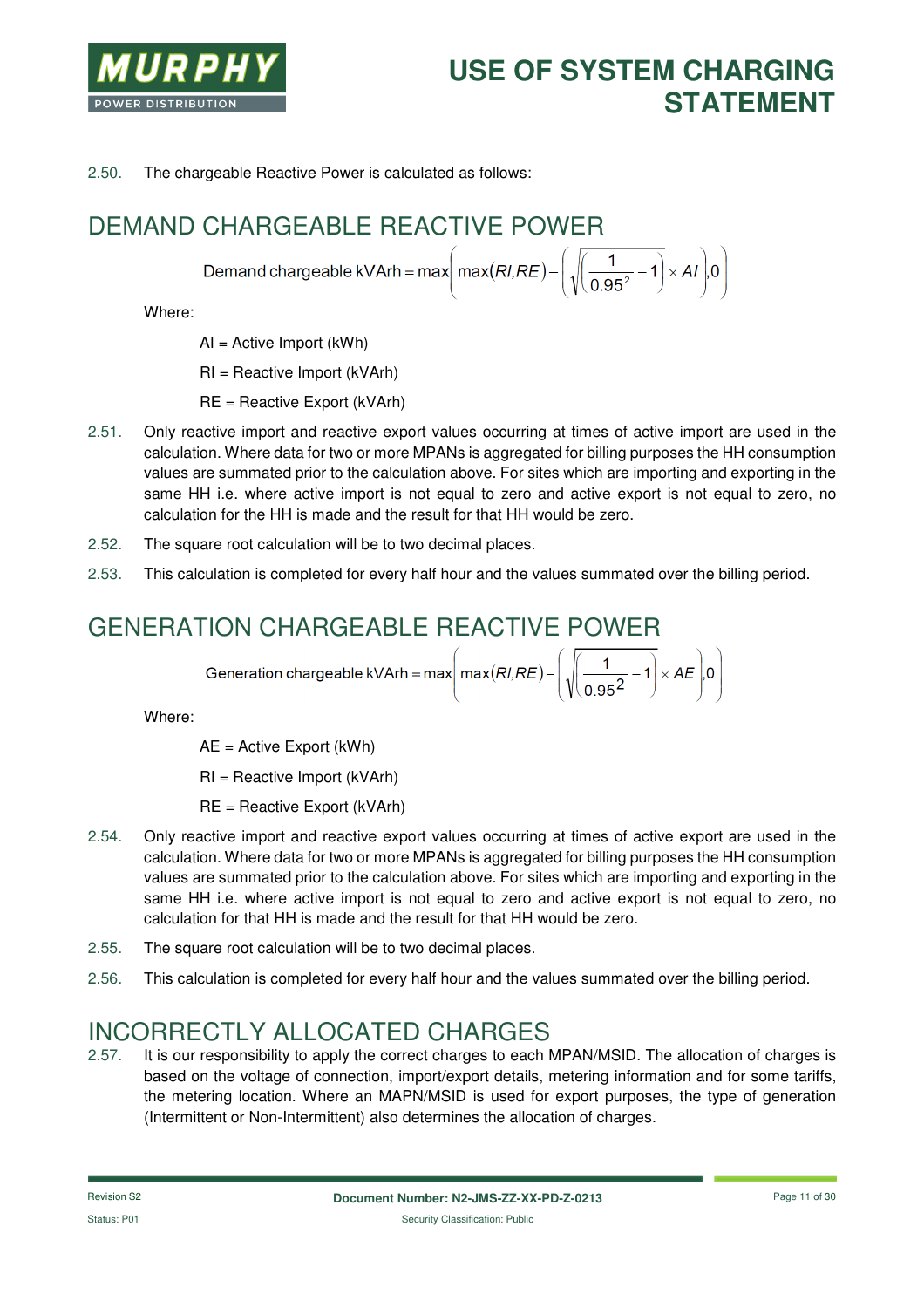

- 2.58. We are responsible for deciding the voltage of connection. Generally, this is determined by where the metering is located and where responsibility for the electrical equipment transfers from us to the connected Customer. This is normally established when the MPAN/MSID is created and will include information about whether the MPAN/MSID is for import or export purposes. Where an MPAN/MSID is used for export purposes the type of generation (intermittent or non-intermittent) will also be determined.
- 2.59. The Supplier determines, and provides us with metering information and data. This enables us to allocate the charges where there is more than one charge per voltage level. This metering information and data is likely to change over time if, for example, a Supplier changes from a two rate meter to a single rate meter. When we are notified this has happened we will change the allocation of charges accordingly.
- 2.60. Where it has been identified that a charge is likely to be incorrectly allocated due to the wrong voltage of connection (or import/export details or metering location), then a correction request to investigate the applicable charges should be made to us. Requests from persons other than the Customer or the current Supplier must be accompanied by a Letter of Authority from the Customer; the current Supplier must also acknowledge that they are aware that a request has been made. Any request must be supported by an explanation of why it is believed that the current charge is wrongly applied along with supporting information, including, where appropriate photographs of metering positions or system diagrams. Any request to correct the current charge that also includes a request to backdate the correction must include justification as to why it is considered appropriate to backdate the change.
- 2.61. If it has been identified that a charge has been incorrectly allocated due to the metering information and/or data, then a correction request should be made to the Supplier.
- 2.62. An administration charge (covering our reasonable costs) may be made if a technical assessment or site visit is required, but we will not apply any charge where we agree to the change request.
- 2.63. Where we agree that an MPAN/MSID/LLFC/charge has been assigned to the wrong voltage level then we will correct it by allocating the correct set of charges for that voltage level. Any adjustment for incorrectly applied charges will be as follows:
	- **Any credit or additional charge will be issued to the Supplier(s) who were effective during the** period of the change.
	- The correction will be applied from the date of the request, back to the date of the incorrect allocation or, up to the maximum period specified by: the Limitation Act (1980), in England and Wales, which covers a six year period; or, the Prescription and Limitation (Scotland) Act 1973, which covers a five year period; whichever is the shorter.
- 2.64. Should we reject the request a justification will be provided to the requesting Party.
- 2.65. We shall not unreasonably withhold or delay any agreement to correct the charges applied and would expect to reach agreement within three months from the date of request.

### GENERATION CHARGES FOR PRE-2005 DESIGNATED EHV **PROPERTIES**

- 2.66. Designated EHV Properties that were connected to the distribution system under a pre-2005 connection charging policy are eligible for exemption from UoS charges for generation unless one of the following criteria has been met:
	- 25 years have passed since their first energisation/connection date (i.e. Designated EHV Properties with connection agreements dated prior to 1st April 2005, and for which 25 years has passed since their first energisation/connection date will receive Use of System Charges for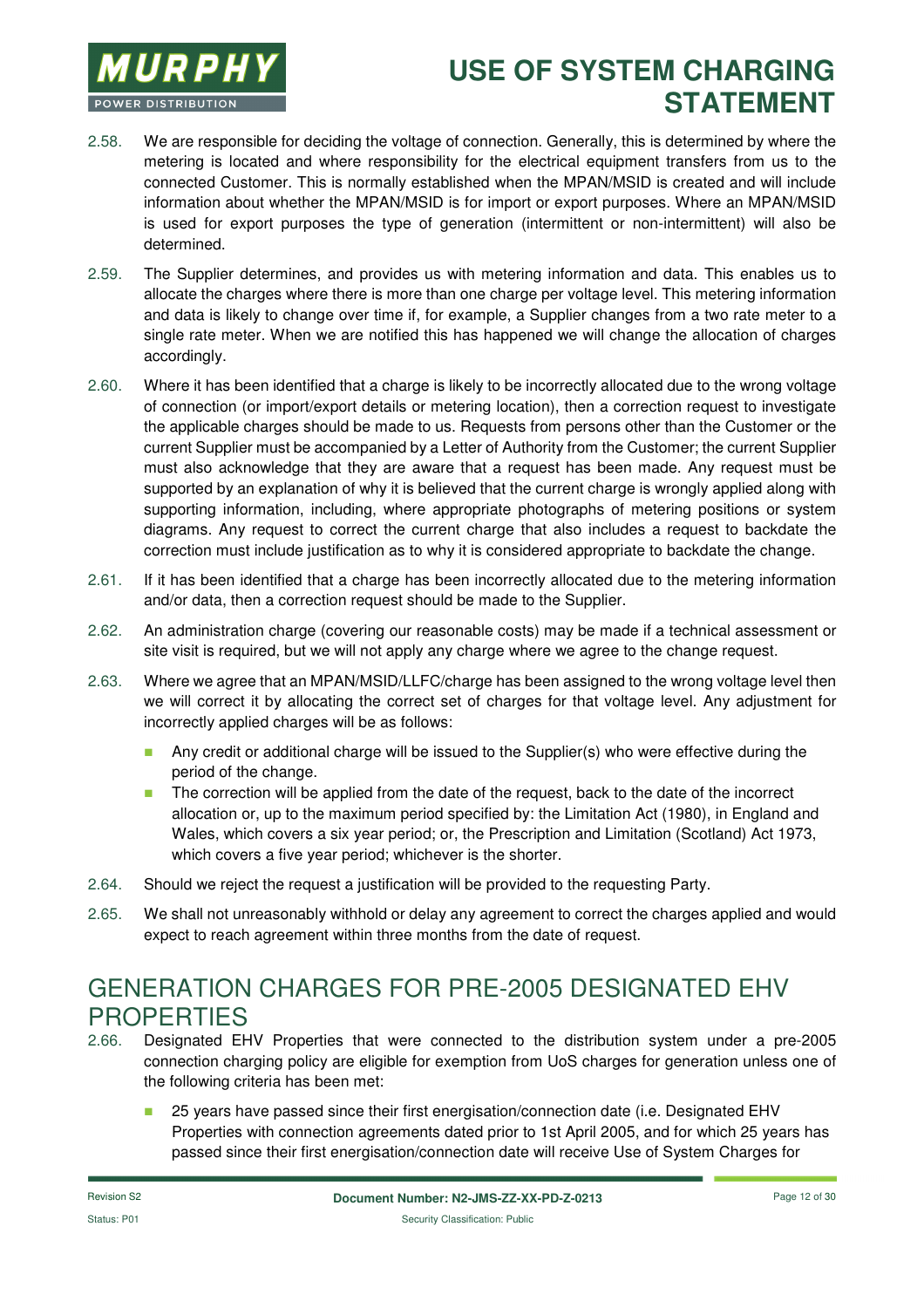

generation from the next charging year following the expiry of their 25 years exemption, (starting 1st April), or

**the person responsible for the Designated EHV Property has provided notice to us that they wish** to opt in to UoS charges for generation.

If a notice to opt in has been provided there will be no further opportunity to opt out.

2.67. Furthermore, if an exempt customer makes an alteration to its export requirement then the customer may be eligible to be charged for the additional capacity required or energy imported or exported. For example, where a generator increases its export capacity the incremental increase in export capacity will attract UoS charges as with other non-exempt generators.

# PROVISION OF BILLING DATA

- 2.68. Where HH metering data is required for UoS charging and this is not provided in accordance with the Balancing and Settlement Code (BSC) or the Distribution Connection and Use of System Agreement (DCUSA), such metering data shall be provided to us by the User of the system in respect of each calendar month within five working days of the end of that calendar month.
- 2.69. The metering data shall identify the amount consumed and/or produced energy in each half hour of each day and shall separately identify active and reactive import and export. Metering data provided to us shall be consistent with that received through the metering equipment installed.
- 2.70. Metering data shall be provided in an electronic format specified by us from time to time and, in the absence of such specification, metering data shall be provided in a comma-separated text file in the format of Master Registration Agreement (MRA) data flow D0036 (as agreed with us). The data shall be emailed to powerdistribution@murphygroup.co.uk, or sent via the Data Transfer Network (DTN).
- 2.71. We require details of reactive power imported or exported to be provided for all Measurement Class C (mandatory HH metered) sites and for Measurement Class E (elective HH metered sites). It is also required for CVA sites and Exempt Distribution Network boundaries with difference metering. **MPD** reserves the right to levy a charge on Users who fail to provide such reactive data. In order to estimate missing reactive data, a Power Factor of 0.9 lag will be applied to the active consumption in any half hour.

# OUT OF AREA USE OF SYSTEM CHARGES

**MPD** does not have Distribution Services Area.

#### LICENSED DISTRIBUTOR NETWORK OPERATOR CHARGES

- 2.73. Licensed Distribution Network Operator (LDNO) charges are applied to LDNOs who operate Embedded Networks within **MPD** Networks.
- 2.74. The charge structure for LV and HV Designated Properties embedded in Networks operated by LDNOs will mirror the structure of the 'all-the-way' charge and is dependent upon the voltage of connection of each Embedded Network to the **MPD** Network. The same charge elements will apply as those that match the LDNO's end customer Charges. The relevant charge structures are set out in Annex 4.
- 2.75. Where a NHH metered MPAN has an Invalid Settlement combination, the 'LDNO HV: Domestic Unrestricted' fixed and unit charges will be applied as default until the invalid combination is corrected. Where there are multiple SSC/TPR combinations, the default 'LDNO HV: Domestic Unrestricted' fixed and unit charge will be applied for each invalid TPR combination.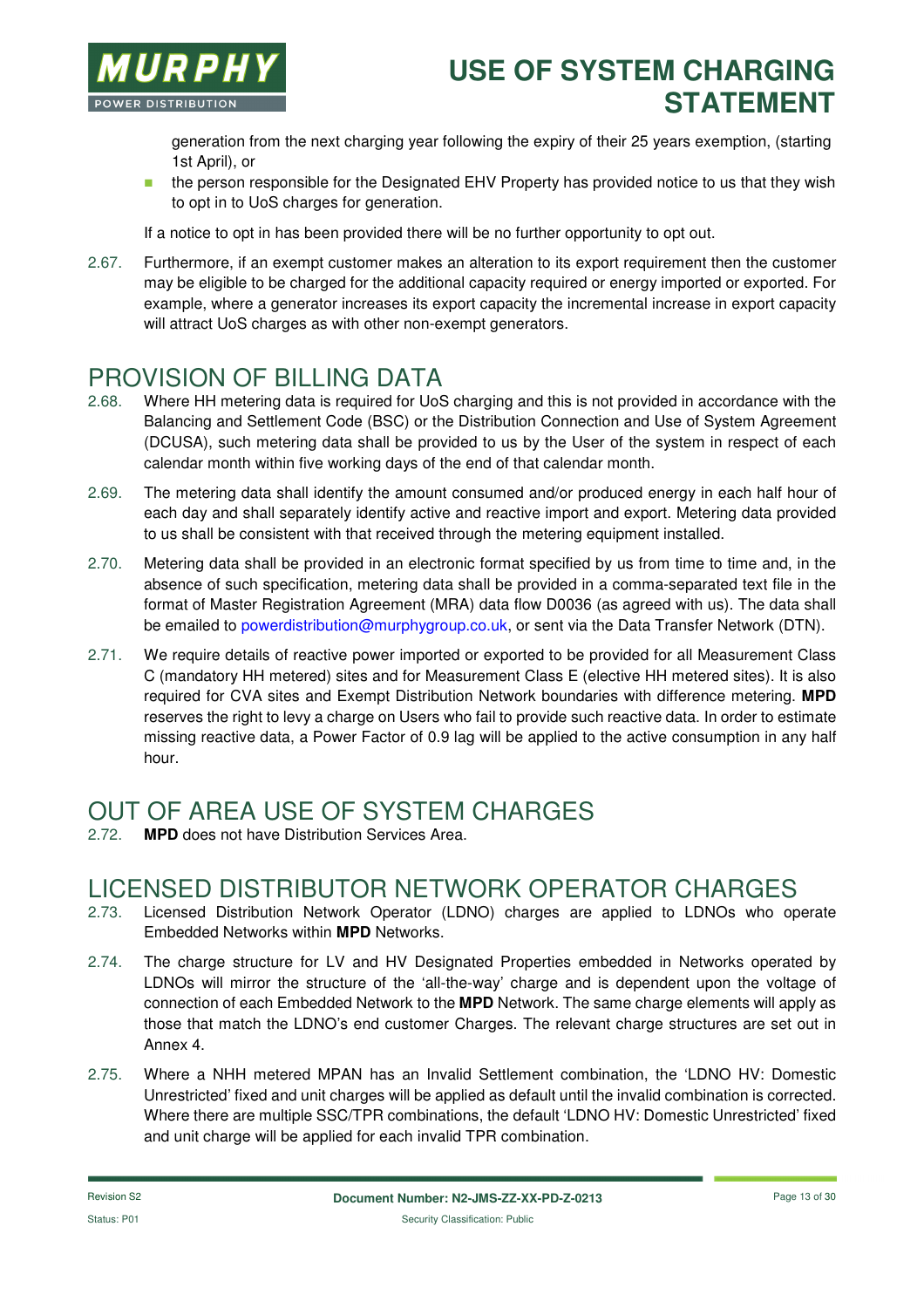

- 2.76. The charge structure for Designated EHV Properties embedded in Networks operated by LDNOs will be calculated individually using the EDCM. The relevant charge structures are set out in Annex 2.
- 2.77. For Nested Networks the relevant charging principles set out in DCUSA Schedule 21 will apply.

#### LICENCE EXEMPT DISTRIBUTION NETWORKS

- 2.78. The Electricity and Gas (Internal Market) Regulations 2011<sup>7</sup> introduced new obligations on owners of licence exempt distribution networks (sometimes called private networks) including a duty to facilitate access to electricity and gas Suppliers for Customers within those networks.
- 2.79. When Customers (both domestic and commercial) are located within a licence exempt distribution network and require the ability to choose their own Supplier, this is called 'third party access'. These embedded customers will require an MPAN so that they can have their electricity supplied by a Supplier of their choice.
- 2.80. Licence exempt distribution networks owners can provide third party access using either full Settlement metering or the difference metering approach.

### FULL SETTLEMENT METERING

- 2.81. This is where a licence exempt distribution network is set up so that each embedded installation has an MPAN and Metering System and therefore all customers purchase electricity from their chosen Supplier. In this case there are no Settlement Metering Systems at the boundary between the licensed Distribution System and the exempt distribution network.
- 2.82. In this approach our UoS charges will be applied to each MPAN.

#### DIFFERENCE METERING

- 2.83. This is where one or more, but not all, Customers on a licence exempt distribution network choose their own Supplier for electricity supply to their premise. Under this approach the customers requiring third party access on the exempt distribution network will have their own MPAN and must have a HH Metering System.
- 2.84. Unless agreed otherwise, our UoS charges will be applied using gross settlement/net settlement or both.

### GROSS SETTLEMENT

- 2.85. Where one of **MPD** MPANs (prefixed '34') is embedded within a Licence Exempt Distribution Network connected to our Distribution System, and difference metering is in place for Settlement purposes and we receive gross measurement data for the boundary MPAN, we will continue to charge the boundary MPAN Supplier for use of our Distribution System. No charges will be levied by us directly to the Customer or Supplier of the embedded MPAN(s) connected within the licence exempt distribution network.
- 2.86. We require that gross metered data for the boundary of the connection is provided to us. Until a new industry data flow is introduced for the sending of such gross data, gross metered data shall:
	- **be provided in a text file in the format of the D0036 MRA data flow**

l

<sup>7</sup> The Electricity and Gas (Internal Market) Regulations 2011 available from http://www.legislation.gov.uk/uksi/2011/2704/contents/made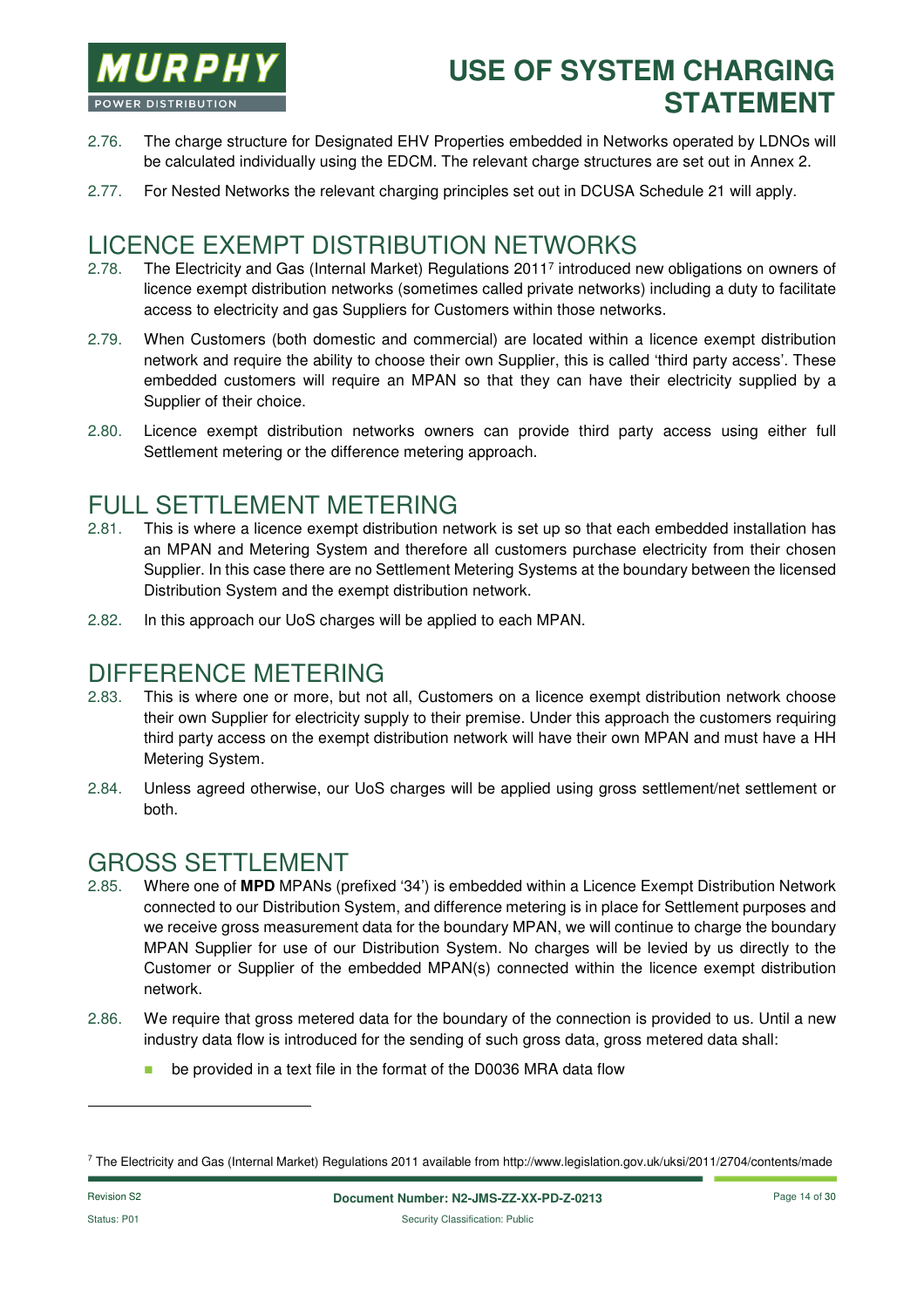

- $\blacksquare$  the text file shall be emailed to powerdistribution@murphygroup.co.uk
- **the title of the email should also contain the phrase "gross data for difference metered private** network"
- **the text file and the title of the email shall contain the metering reference specified by us in place** of the Settlement MPAN, i.e. a dummy alphanumeric reference to enable the relating of the gross metered data to a given boundary MPAN;
- $\blacksquare$  the text filename shall be formed of the metering reference specified by us, followed by a hyphen, and followed by a timestamp in the format YYYYMMDDHHMMSS and followed by ".txt"
- 2.87. For the avoidance of doubt, the reduced difference metered measurement data for the boundary connection that is to enter Settlement should continue to be sent using the Settlement MPAN.

#### NET SETTLEMENT

- 2.88. Where one of our MPANs (prefixed '34') is embedded within a Licence Exempt Distribution Network connected to one of our Distribution Systems, and difference metering is in place for Settlement purposes, and we do **not** receive gross measurement data for the boundary MPAN, we will charge the boundary MPAN Supplier based on the net measurement for use of our Distribution System. Charges will also be levied directly to the Supplier of the embedded MPAN(s) connected within the licence exempt distribution network based on the actual data received.
- 2.89. The charges applicable for an embedded MPAN are unit charges only. These will be the same values as those at the voltage of connection to the Licence Exempt Distribution Network and are shown in Annex 1. The fixed charge and capacity charge, at the agreed MIC/MEC of the boundary MPAN, will be charged to the boundary MPAN supplier.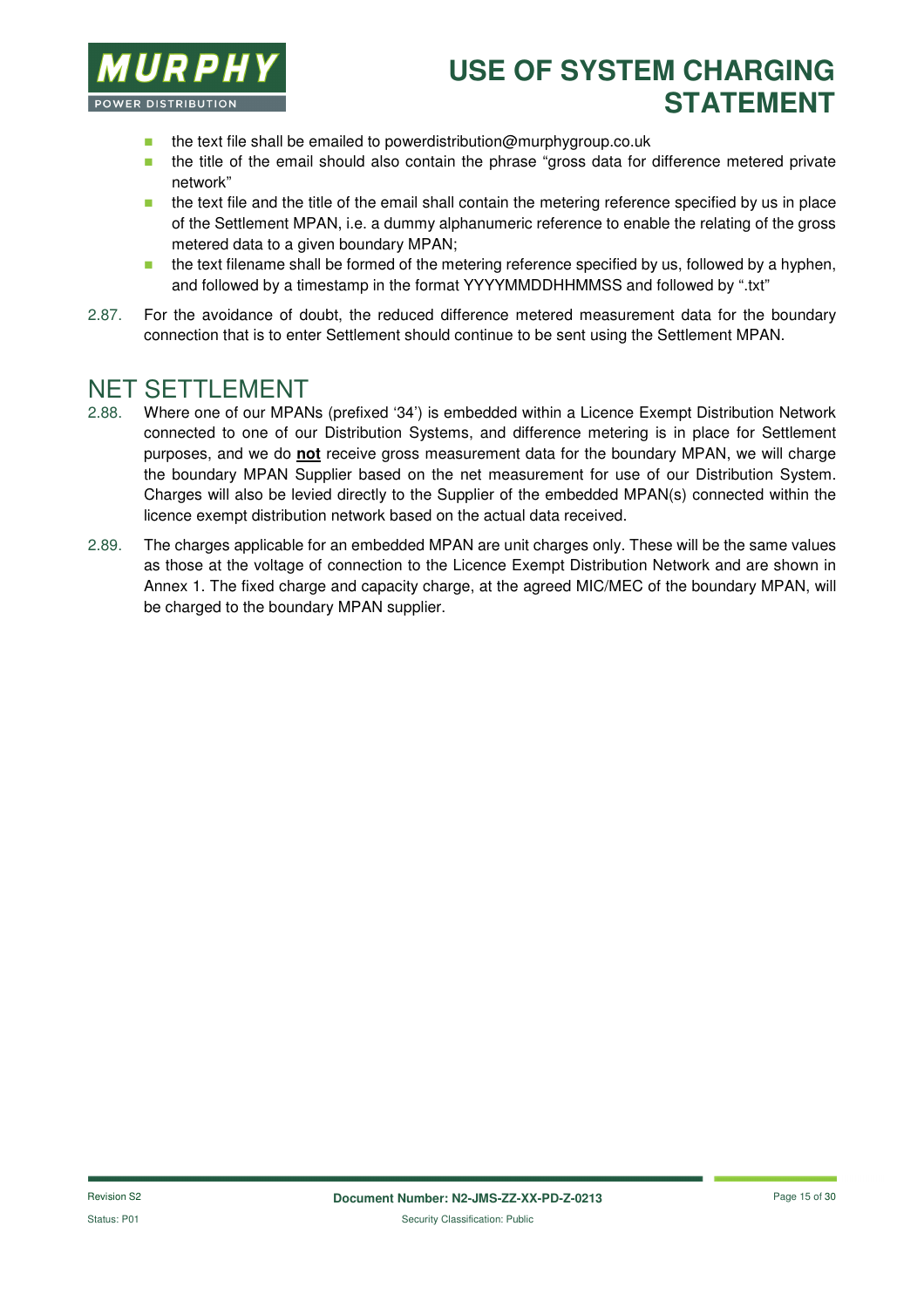

# **3.0 SCHEDULE OF CHARGES FOR USE OF THE DISTRIBUTION SYSTEM**

- 3.1. Tables listing the charges for the distribution of electricity under UoS are published in the annexes to this document.
- 3.2. These charges are also listed in a spreadsheet which is published with this statement and can be downloaded from http://www.murphypowerdistribution.co.uk
- 3.3 Annex 1 contains charges to LV and HV designated Properties.
- 3.4. Annex 2 contains the charges applied to our Designated EHV Properties and charges applied to LDNOs for Designated EHV Properties connected within their embedded Distribution System.
- 3.5. Annex 3 contains details of any preserved and additional charges that are valid at this time. Preserved charges are mapped to an appropriate charge and are closed to new Customers.
- 3.6. Annex 4 contains the charges applied to LDNOs in respect of LV and HV Designated Properties connected in their embedded Distribution System.
- 3.7. Annex 5 contains the Line Loss Factors for the losses of electricity through its distribution to the customer (see Section 4.)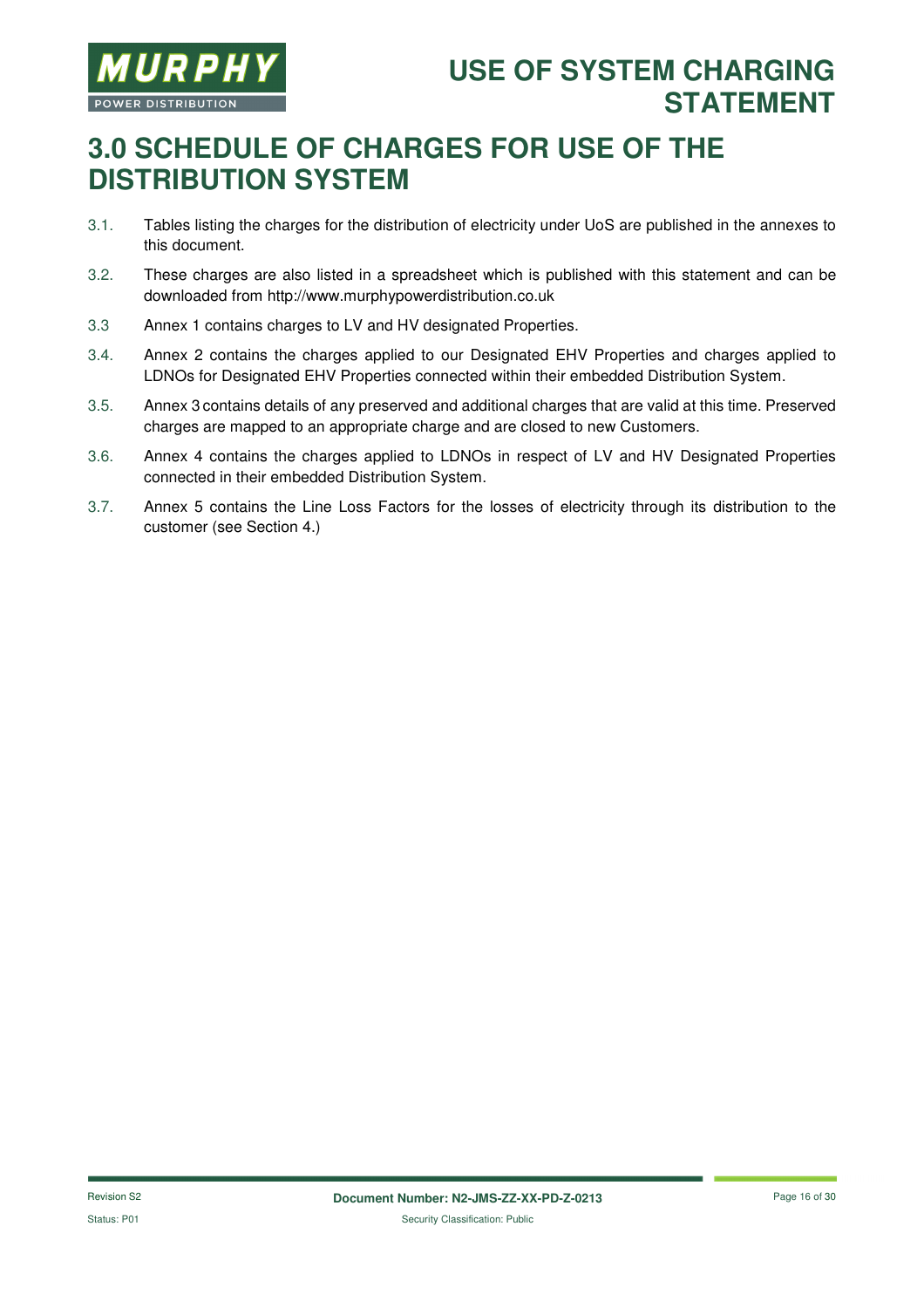

# **4.0 SCHEDULE OF LINE LOSS FACTORS**

#### ROLE OF LINE LOSS FACTORS IN THE SUPPLY OF **FI FCTRICITY**

- 4.1. Electricity entering or exiting Distribution Systems is adjusted to take account of energy that is lost<sup>8</sup> as it is distributed through the network. This adjustment does not affect distribution charges but is made to ensure the energy bought or sold by a User, from/to a Customer, accounts for energy lost as part of distributing energy to and from the User's premises.
- 4.2. We are responsible for calculating the Line Loss Factors<sup>9</sup> (LLFs) and providing these factors to Elexon Limited. Elexon Limited is the company that manages the BSC. This Code covers the governance and rules for the balancing and settlement arrangements of electricity in the UK.
- 4.3. Annex 5 provides the LLFs which must be used to adjust the Metering System volumes to take account of losses on the Distribution Network.

#### CALCULATION OF LINE LOSS FACTORS

- 4.4. LLFs are calculated in accordance with BSC Procedure (BSCP) 128. BSCP128 determines the principles by which Licenced Distribution System Operators (LDSOs) must comply with when calculating LLFs. It also defines the procedure and timetable by which LLFs are reviewed and submitted by each LDSO.
- 4.5. LLFs are calculated for a set number of time periods during the year, using a generic method or a sitespecific method. The generic method is used for sites connected at LV or HV and the site specific method is used for sites connected at EHV or where a request for site specific LLFs has been agreed. Generic LLFs will be applied to all new EHV sites until sufficient data is available for a site specific calculation.
- 4.6. The definition of EHV used for LLF purposes differs from the definition used for defining Designated EHV Properties that is used in the EDCM. The definition used for LLF purposes can be found in our LLF methodology.
- 4.7. The Elexon website (http://www.elexon.co.uk/reference/technical-operations/losses/) contains more information on LLFs. This page also has links to BSCP 128 and to our LLF methodology.

#### LINE LOSS FACTOR TIME PERIODS

4.8. LLFs are calculated for a set number of time periods during the year and are detailed in Annex 5.

#### LINE LOSS FACTOR TABLES

4.9. When using the LLF tables in Annex 5 reference should be made to the LLFC allocated to the MPAN to find the appropriate LLF.

-

<sup>&</sup>lt;sup>8</sup> Energy can be lost for technical and non-technical reasons and losses normally occur by heat dissipation through power flowing in conductors and transformers. Losses can also reduce if a customer's action reduces power flowing in the distribution network. This might happen when a customer generates electricity and the produced energy is consumed locally. <sup>9</sup> Also referred to as Line Loss Adjustment Factors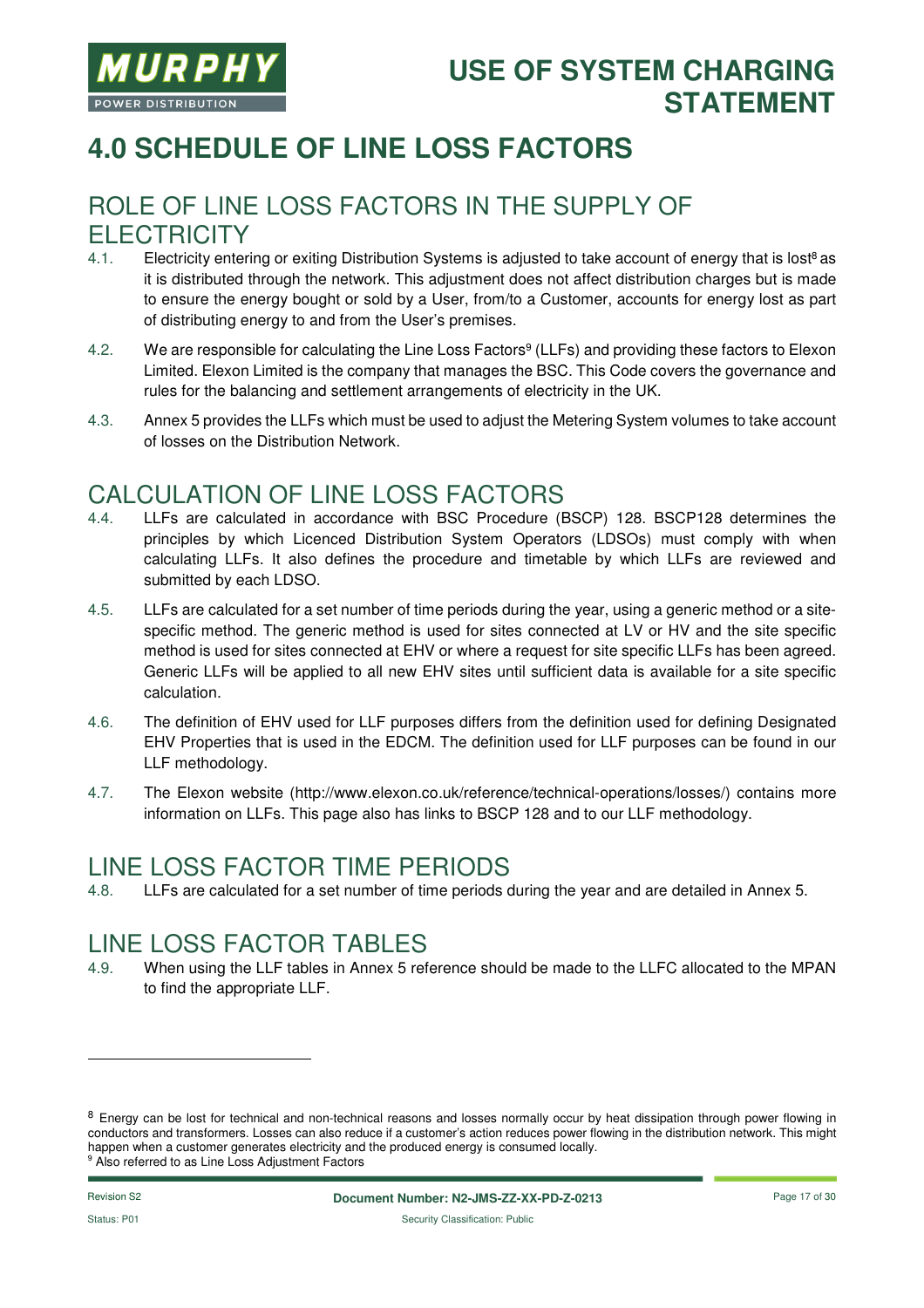

#### PUBLICATION OF LINE LOSS FACTORS

- 4.10. The LLFs used in Settlement are published on the Elexon Limited portal on their website https://www.elexonportal.co.uk and contains the LLFs in standard industry data formats (D0265) and in a summary form. A user guide with details on registering and using the portal can be downloaded from https://www.elexonportal.co.uk/userguide
- 4.11. The BSCP128 sets out the timetable by which LLFs are submitted and audited. The submission and audit occurs between September and December in the year prior to the LLFs becoming effective. Only after the completion of the audit at the end of December and with approval from the BSC are the final LLFs published.
- 4.12 Illustrative LLFs based on the latest LLFs are provided in Annex 5 of this statement. These illustrative LLFs are provided with reference to metered voltage or associated LLFC for generic LLFs and by reference to the LLFCs for site specific LLFs. Each LLF is applicable to a defined time period.
- 4.13 As this charging statement is published a complete year before the LLFs have been published it is important to note that the LLFs provided in this statement are for illustration only and may be revised during the BSCP128 process.
- 4.14 When using the tables in Annex 5, reference should be made to the LLFC allocated to the MPAN to find the appropriate values.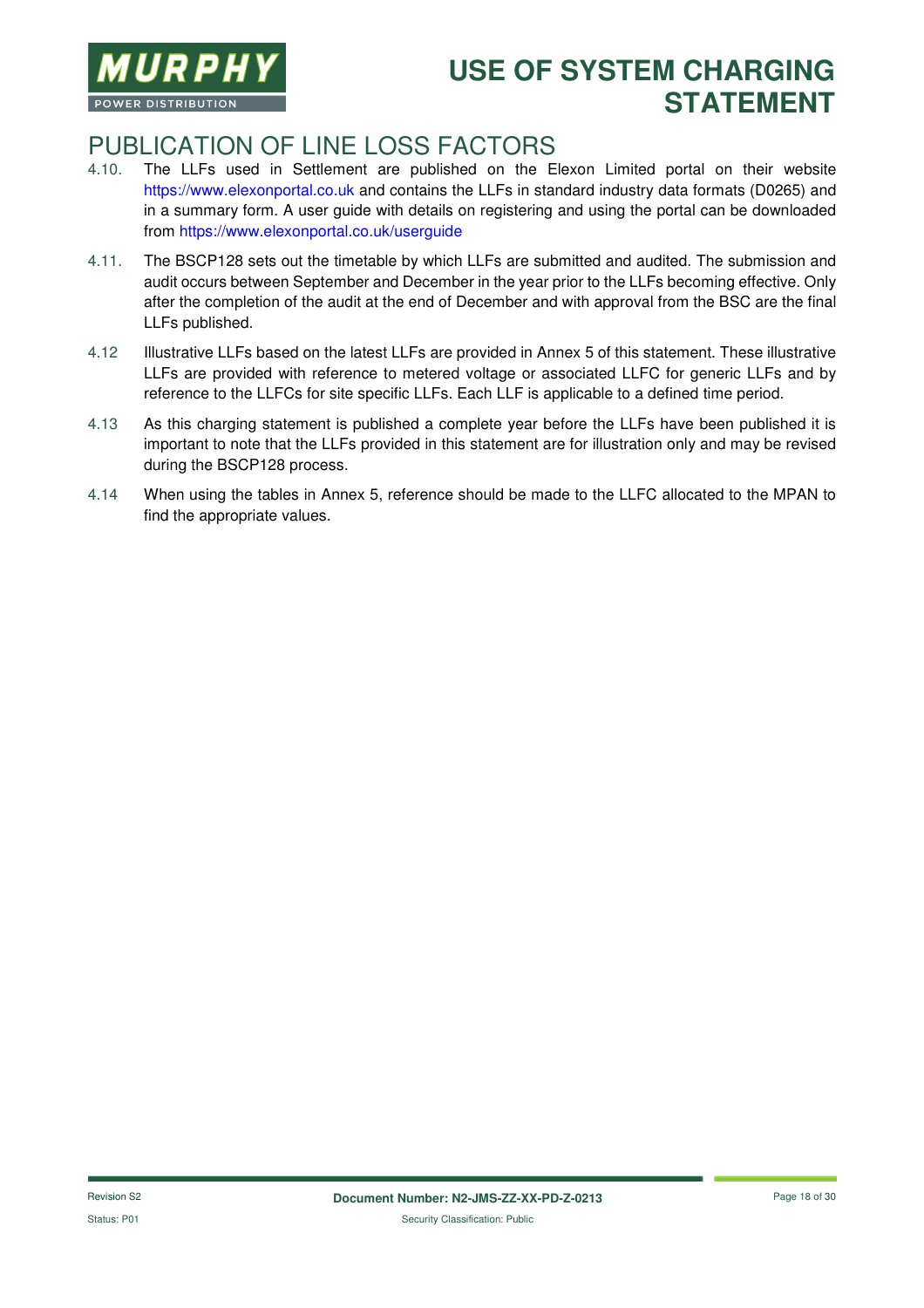

# **5.0 NOTES FOR DESIGNATED EHV PROPERTIES**

#### EDCM NETWORK GROUP COSTS

- 5.1. **MPD** does not currently have any Designated EHV Properties.
- 5.2. These are illustrative of the modelled costs at the time that this statement was last reviewed and published. A new connection will result in changes to current network utilisations, which will then form the basis of future prices; the charge determined in this statement will not necessarily be the charge in subsequent years because of the interaction between new and existing network connections and any other changes made to our Distribution System which may affect charges.

#### CHARGES FOR NEW DESIGNATED EHV PROPERTIES

- 5.3. Charges for any new Designated EHV Properties calculated after publication of the current statement will be published on our website in an addendum to that statement as and when necessary. The addendum will include charge information of the type found in Annex 2, and LLFs as found in Annex 5.
- 5.4. The form of the addendum is detailed in Annex 6 of this statement.
- 5.5. The addendum will be sent to relevant DCUSA parties (i.e. the registered Supplier) and where requested the Customer. The addendum will include charge information that under enduring circumstances would be found in Annex 2 and line loss factors that would normally be found in Annex 5.
- 5.6. The new Designated EHV Properties charges will be added to Annex 2 when this next full statement is reviewed and published.

#### CHARGES FOR AMENDED DESIGNATED EHV PROPERTIES

5.7. Where an existing Designated EHV Property is modified and energised in the charging year, we may revise the EDCM charges for the modified Designated EHV Property. If revised charges are appropriate, an addendum will be sent to relevant DCUSA parties and published as a revised 'Schedule of Charges and Other Tables' spreadsheet on our website. The modified Designated EHV Property charges will be added to Annex 2 in the next full statement released.

#### DEMAND-SIDE MANAGEMENT

5.8. Not Used

# **6.0 ELECTRICITY DISTRIBUTION REBATES**

6.1. We have neither given nor announced any DUoS rebates to Users in the 12 months preceding the date of publication of this revision of the statement.

# **7.0 ACCOUNTING AND ADMINISTRATION SERVICES**

- We reserve the right to impose payment default remedies. The remedies are as set out in DCUSA where applicable or else as detailed in the following paragraphs.
- 7.2. If any invoices that are not subject to a valid dispute remain unpaid on the due date, late payment interest (calculated at base rate plus 8%) and administration charges may be imposed.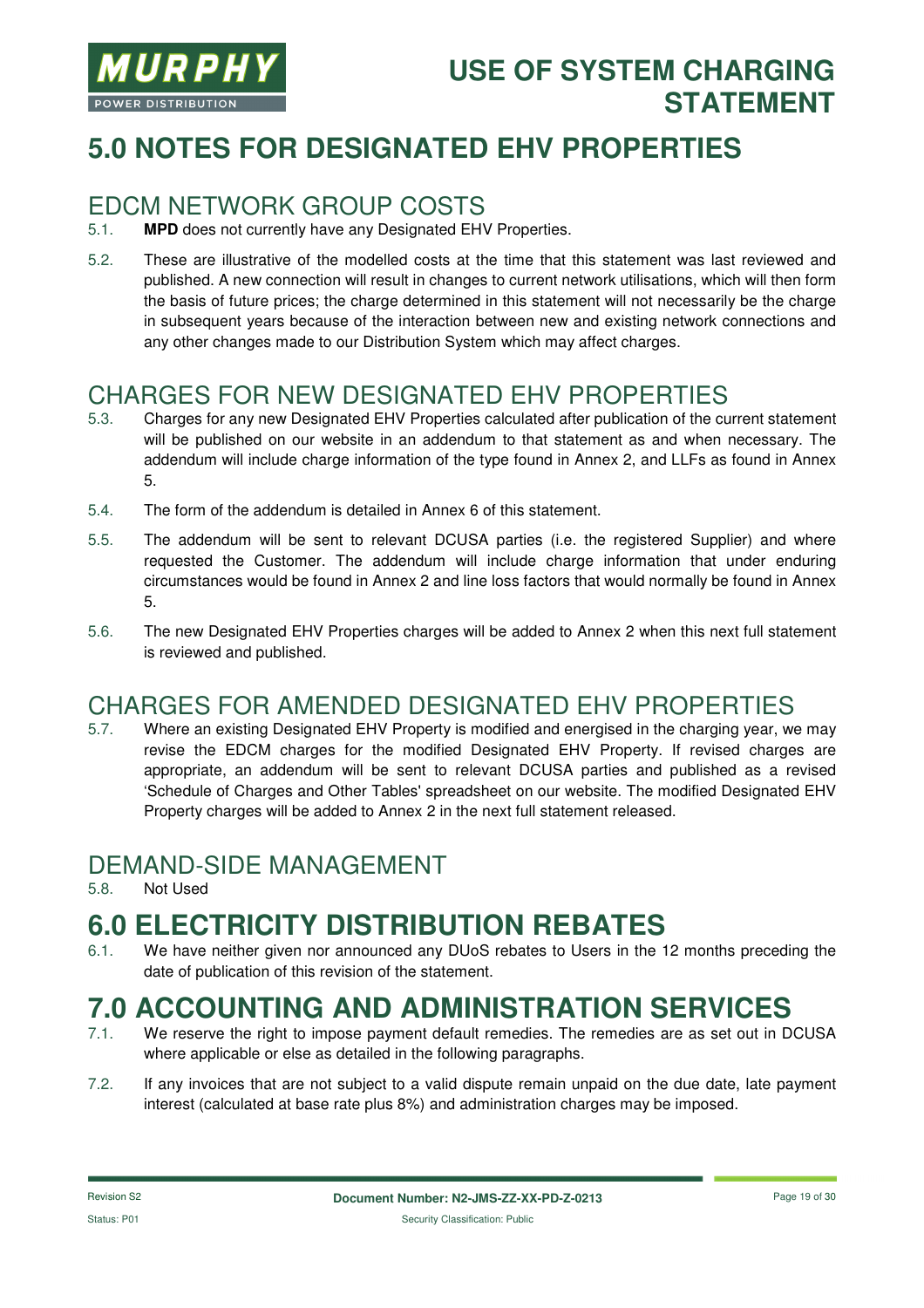

7.3. Our administration charges are detailed in the following table. These charges are set at a level which is in line with the Late Payment of Commercial Debts (Interest) Act 1998<sup>10</sup>;

| <b>Size of Unpaid Debt</b> | <b>Late Payment Fee</b> |
|----------------------------|-------------------------|
| Up to £999.99              | £40.00                  |
| £1,000 to £9,999.99        | £70.00                  |
| £10,000 or more            | £100.00                 |

# **8.0 CHARGES FOR ELECTRICAL PLANT PROVIDED ANCILLARY TO THE GRANT OF USE OF SYSTEM**

None

l

<sup>10</sup> Late Payment of Commercial Debts (Interest) Act 1998 available from https://www.legislation.gov.uk/ukpga/1998/20/contents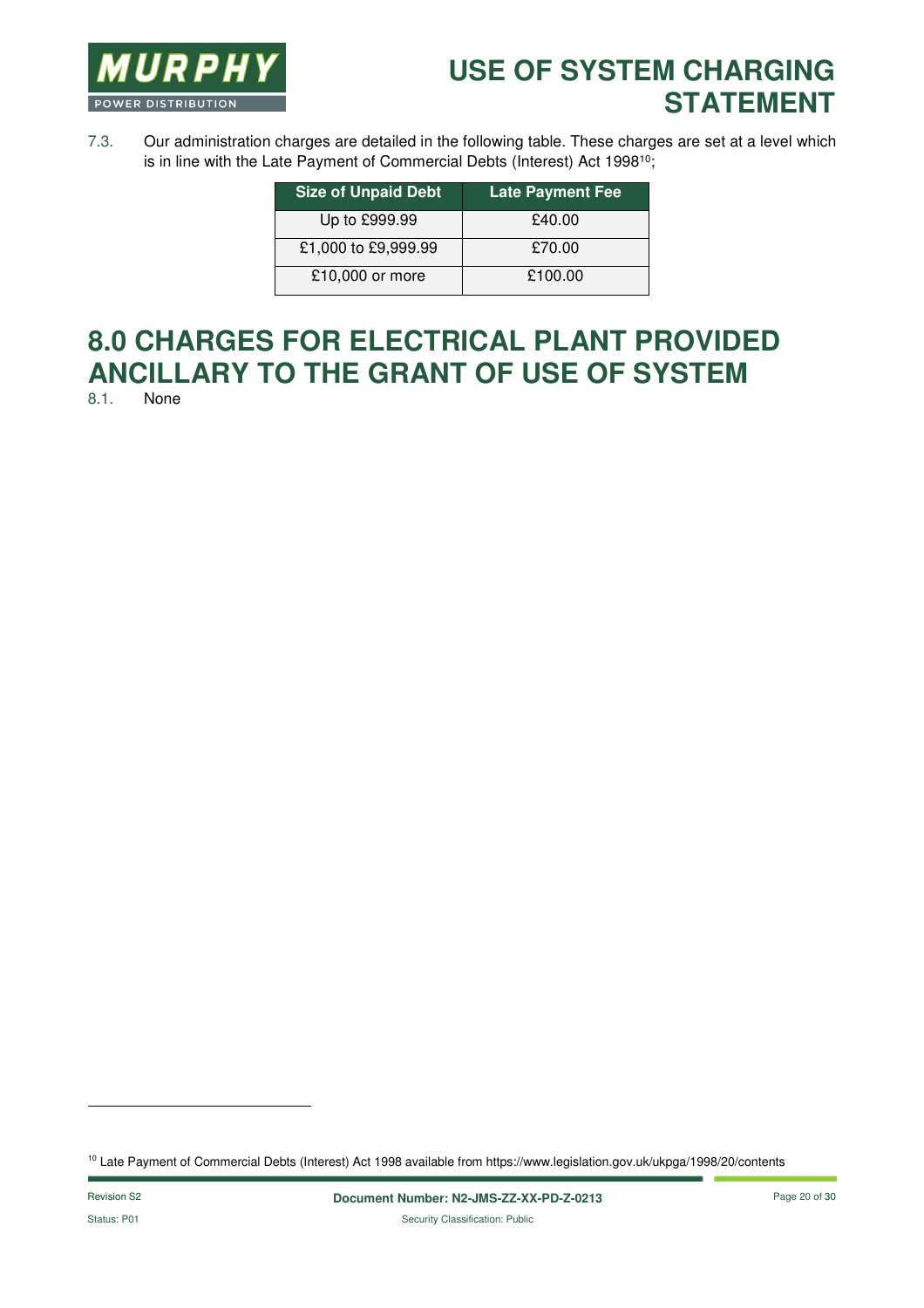

# **APPENDIX 1 – GLOSSARY**

The following definitions, which can extend to grammatical variations and cognate expressions, are included to aid understanding and do not form part of the application of charges:

| <b>Term</b>                                               | <b>Definition</b>                                                                                                                                                                                                                                                                                                  |                                                                                                                                                                                                                 |                |                                                                                                                                                                                                                         |             |
|-----------------------------------------------------------|--------------------------------------------------------------------------------------------------------------------------------------------------------------------------------------------------------------------------------------------------------------------------------------------------------------------|-----------------------------------------------------------------------------------------------------------------------------------------------------------------------------------------------------------------|----------------|-------------------------------------------------------------------------------------------------------------------------------------------------------------------------------------------------------------------------|-------------|
| All-the-way Charge                                        | A charge that is applicable to an end user rather than an LDNO. An end<br>user in this context is a Supplier/User who has a registered MPAN or<br>MSID and is using the Distribution System to transport energy on behalf of<br>a Customer.                                                                        |                                                                                                                                                                                                                 |                |                                                                                                                                                                                                                         |             |
| <b>Balancing and Settlement Code</b><br>(BSC)             |                                                                                                                                                                                                                                                                                                                    | The BSC contains the governance arrangements for electricity balancing<br>and settlement in Great Britain. An overview document is available from<br>www.elexon.co.uk/ELEXON Documents/trading_arrangements.pdf |                |                                                                                                                                                                                                                         |             |
| <b>Common Distribution Charging</b><br>Methodology (CDCM) |                                                                                                                                                                                                                                                                                                                    | The CDCM used for calculating charges to Designated Properties as<br>required by standard licence condition 13A of the Electricity Distribution<br>Licence.                                                     |                |                                                                                                                                                                                                                         |             |
| Central volume allocation (CVA)                           |                                                                                                                                                                                                                                                                                                                    | As defined in the BSC.                                                                                                                                                                                          |                |                                                                                                                                                                                                                         |             |
| Customer                                                  | A person to whom a User proposes to supply, or for the time being<br>supplies, electricity through an exit point, or from who, a User or any<br>relevant exempt supplier, is entitled to recover charges, compensation or<br>an account of profits in respect of electricity supplied through an exit point;<br>Or |                                                                                                                                                                                                                 |                |                                                                                                                                                                                                                         |             |
|                                                           |                                                                                                                                                                                                                                                                                                                    | through an exit point).                                                                                                                                                                                         |                | A person from whom a User purchases, or proposes to purchase,<br>electricity, at an entry point (who may from time to time be supplied with<br>electricity as a Customer of that User (or another electricity supplier) |             |
| <b>Designated EHV Properties</b>                          |                                                                                                                                                                                                                                                                                                                    |                                                                                                                                                                                                                 |                | As defined in standard condition 13B of the Electricity Distribution Licence.                                                                                                                                           |             |
| <b>Designated Properties</b>                              |                                                                                                                                                                                                                                                                                                                    |                                                                                                                                                                                                                 |                | As defined in standard condition 13A of the Electricity Distribution Licence.                                                                                                                                           |             |
| <b>Distributor IDs</b>                                    | These are unique IDs that can be used, with reference to the MPAN, to<br>identify your LDNO. The charges for other network operators can be found<br>on their website.                                                                                                                                             |                                                                                                                                                                                                                 |                |                                                                                                                                                                                                                         |             |
|                                                           | ID                                                                                                                                                                                                                                                                                                                 | <b>Area</b>                                                                                                                                                                                                     | <b>GSP</b>     | <b>Operator</b>                                                                                                                                                                                                         | <b>MPID</b> |
|                                                           | 10                                                                                                                                                                                                                                                                                                                 | Eastern<br>England                                                                                                                                                                                              | A              | UK Power Networks plc.                                                                                                                                                                                                  | <b>EELC</b> |
|                                                           | 11                                                                                                                                                                                                                                                                                                                 | East<br>Midlands                                                                                                                                                                                                | $\sf B$        | <b>Western Power Distribution</b><br>(East Midlands) plc.                                                                                                                                                               | <b>EMEB</b> |
|                                                           | 12                                                                                                                                                                                                                                                                                                                 | London                                                                                                                                                                                                          | $\mathsf C$    | London Power Networks plc.                                                                                                                                                                                              | <b>LOND</b> |
|                                                           | 13                                                                                                                                                                                                                                                                                                                 | Merseyside<br>& North<br>Wales                                                                                                                                                                                  | $\overline{D}$ | SP Manweb plc.                                                                                                                                                                                                          | <b>MANW</b> |
|                                                           | 14                                                                                                                                                                                                                                                                                                                 | West<br>Midlands                                                                                                                                                                                                | E              | <b>Western Power Distribution</b><br>(West Midlands) plc.                                                                                                                                                               | <b>MIDE</b> |
|                                                           | 15                                                                                                                                                                                                                                                                                                                 | North<br>Eastern                                                                                                                                                                                                | F              | Northern Powergrid (Northeast)<br>Ltd.                                                                                                                                                                                  | <b>NEEB</b> |
|                                                           | 16                                                                                                                                                                                                                                                                                                                 | North<br>Western                                                                                                                                                                                                | G              | <b>Electricity North West Ltd.</b>                                                                                                                                                                                      | <b>NORW</b> |
|                                                           | 17                                                                                                                                                                                                                                                                                                                 | Northern<br>Scotland                                                                                                                                                                                            | $\overline{P}$ | Scottish Hydro Electric Power<br>Distribution plc                                                                                                                                                                       | <b>HYDE</b> |
|                                                           | 18                                                                                                                                                                                                                                                                                                                 | Southern<br>Scotland                                                                                                                                                                                            | N              | SP Distribution Ltd.                                                                                                                                                                                                    | <b>SPOW</b> |
|                                                           | 19                                                                                                                                                                                                                                                                                                                 | South<br>Eastern                                                                                                                                                                                                | J              | South Eastern Power Networks<br>plc.                                                                                                                                                                                    | <b>SEEB</b> |
|                                                           | 20                                                                                                                                                                                                                                                                                                                 | Southern<br>England                                                                                                                                                                                             | H              | Southern Electric Power<br>Distribution plc.                                                                                                                                                                            | SOUT        |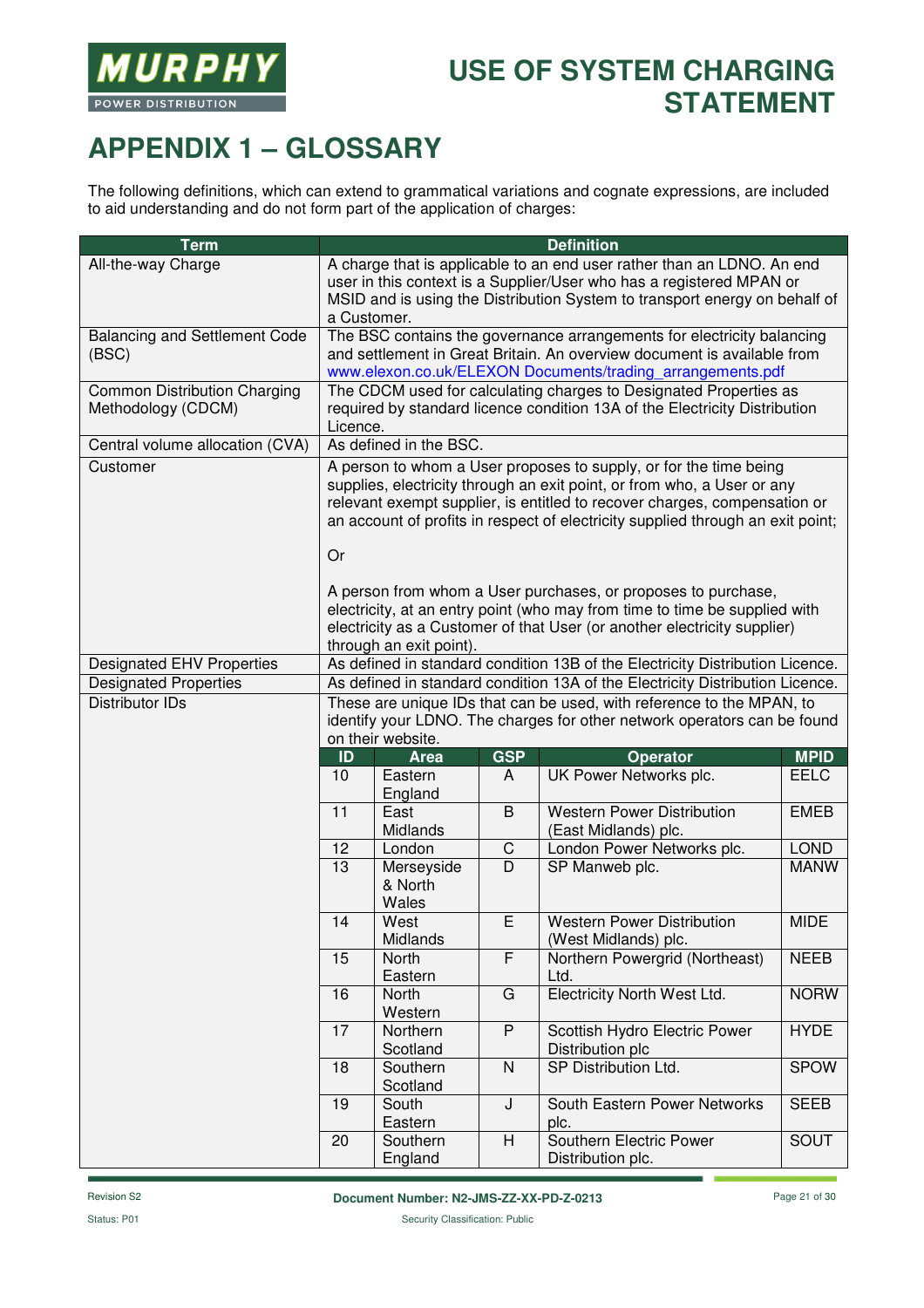

| <b>Term</b>                             | <b>Definition</b>                                                                                                                      |                                              |            |                                                                              |             |
|-----------------------------------------|----------------------------------------------------------------------------------------------------------------------------------------|----------------------------------------------|------------|------------------------------------------------------------------------------|-------------|
|                                         | 21                                                                                                                                     | Southern<br>Wales                            | K          | <b>Western Power Distribution</b><br>(South Wales) plc.                      | <b>SWAE</b> |
|                                         | 22                                                                                                                                     | South<br>Western                             | L          | <b>Western Power Distribution</b><br>(South West) plc.                       | <b>SWEB</b> |
|                                         | 23                                                                                                                                     | England<br>Yorkshire                         | M          | Northern Powergrid (Yorkshire)                                               | <b>YELG</b> |
|                                         | 24                                                                                                                                     | All                                          | All        | plc.<br><b>Independent Power Networks</b>                                    | <b>IPNL</b> |
|                                         |                                                                                                                                        |                                              |            | Ltd.                                                                         |             |
|                                         | 25                                                                                                                                     | All                                          | All        | ESP Electricity Ltd.                                                         | <b>LENG</b> |
|                                         | 26                                                                                                                                     | <b>All</b>                                   | All        | Last Mile Electricity Ltd.                                                   | <b>GUCL</b> |
|                                         | $\overline{27}$                                                                                                                        | All                                          | All        | The Electricity Network<br>Company Ltd                                       | <b>ETCL</b> |
|                                         | 29                                                                                                                                     | All                                          | All        | Harlaxton Energy Networks Ltd                                                | <b>HARL</b> |
|                                         | 30                                                                                                                                     | <b>All</b>                                   | All        | Leep Electricity Networks Ltd                                                | <b>PENL</b> |
|                                         | 31                                                                                                                                     | <b>All</b>                                   | All        | <b>UK Power Distributions Ltd</b>                                            | <b>UKPD</b> |
|                                         | 32                                                                                                                                     | <b>All</b>                                   | All        | Energy Assets Networks Ltd.                                                  | <b>UDNL</b> |
|                                         | 33                                                                                                                                     | <b>All</b>                                   | All        | Eclipse Power Networks Ltd.                                                  | <b>GGEN</b> |
|                                         | 34                                                                                                                                     | <b>All</b>                                   | All        | Murphy Power Distribution Ltd.                                               | <b>MPDL</b> |
|                                         | 35                                                                                                                                     | <b>All</b>                                   | All        | Fulcrum Electricity Assets Ltd.                                              | <b>FEAL</b> |
|                                         | 36                                                                                                                                     | <b>All</b>                                   | <b>All</b> | Vattenfall Networks Ltd.                                                     | <b>VATT</b> |
| Distribution Connection and             |                                                                                                                                        |                                              |            | The DCUSA is a multi-party contract between the licensed electricity         |             |
| Use of System Agreement                 |                                                                                                                                        |                                              |            | distributors, suppliers, generators and Offshore Transmission Owners of      |             |
| (DCUSA)                                 | Great Britain.                                                                                                                         |                                              |            |                                                                              |             |
|                                         |                                                                                                                                        | become parties to the DCUSA.                 |            | It is a requirement that all licensed electricity distributors and suppliers |             |
| <b>Distribution Network Operator</b>    | An electricity distributor that operates one of the 14 distribution services                                                           |                                              |            |                                                                              |             |
| (DNO)                                   | areas and in whose electricity distribution licence the requirements of                                                                |                                              |            |                                                                              |             |
|                                         | Section B of the standard conditions of that licence have effect.                                                                      |                                              |            |                                                                              |             |
| <b>Distribution Services Area</b>       | The area specified by the Gas and Electricity Markets Authority within<br>which each DNO must provide specified distribution services. |                                              |            |                                                                              |             |
| <b>Distribution System</b>              | The system consisting (wholly or mainly) of electric lines owned or                                                                    |                                              |            |                                                                              |             |
|                                         | operated by an authorised distributor that is used for the distribution of<br>electricity from:                                        |                                              |            |                                                                              |             |
|                                         |                                                                                                                                        |                                              |            |                                                                              |             |
|                                         | Grid Supply Points or generation sets or other entry points<br>to the points of delivery to:                                           |                                              |            |                                                                              |             |
|                                         | Customers or Users or any transmission licensee in its capacity                                                                        |                                              |            |                                                                              |             |
|                                         | as operator of that licensee's transmission system or the Great                                                                        |                                              |            |                                                                              |             |
|                                         | Britain (GB) transmission system and includes any remote                                                                               |                                              |            |                                                                              |             |
|                                         | transmission assets (owned by a transmission licensee within<br>England and Wales)                                                     |                                              |            |                                                                              |             |
|                                         |                                                                                                                                        |                                              |            | that are operated by that authorised distributor and any electrical plant,   |             |
|                                         | electricity meters, and metering equipment owned or operated by it in                                                                  |                                              |            |                                                                              |             |
|                                         | connection with the distribution of electricity, but does not include any part                                                         |                                              |            |                                                                              |             |
|                                         |                                                                                                                                        | of the GB transmission system.               |            |                                                                              |             |
| <b>EHV Distribution Charging</b>        |                                                                                                                                        |                                              |            | The EDCM used for calculating charges to Designated EHV Properties as        |             |
| Methodology (EDCM)                      | required by standard licence condition 13B of the Electricity Distribution<br>Licence.                                                 |                                              |            |                                                                              |             |
| <b>Electricity Distribution Licence</b> |                                                                                                                                        | to section 6(1) of the Electricity Act 1989. |            | The Electricity Distribution Licence granted or treated as granted pursuant  |             |
| <b>Electricity Distributor</b>          | Any person who is authorised by an Electricity Distribution Licence to<br>distribute electricity.                                      |                                              |            |                                                                              |             |
| Embedded LDNO                           |                                                                                                                                        |                                              |            | This refers to an LDNO operating a distribution network which is             |             |
|                                         |                                                                                                                                        |                                              |            | embedded within another distribution network.                                |             |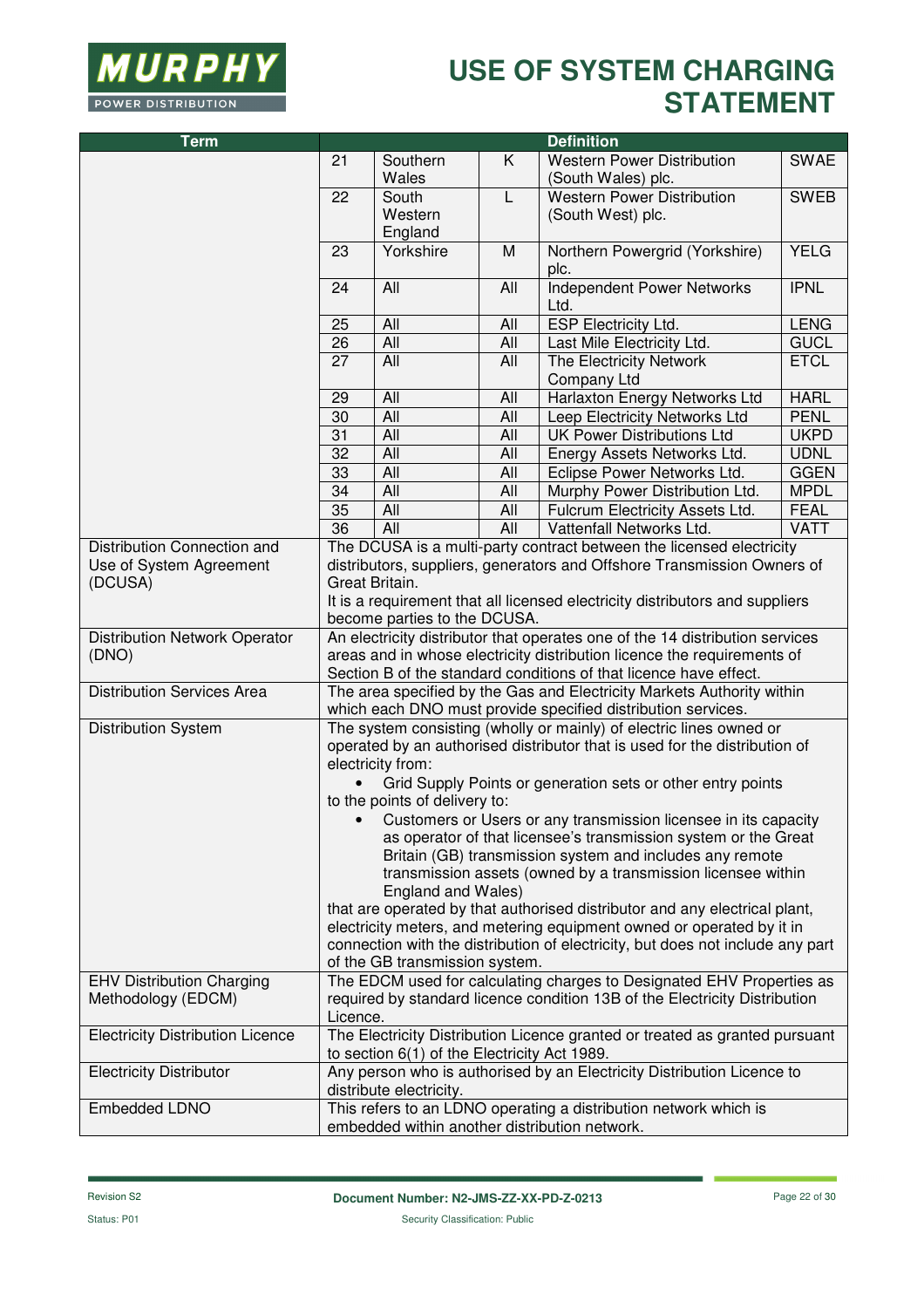

| <b>Term</b>                                             | <b>Definition</b>                                                                                                                        |
|---------------------------------------------------------|------------------------------------------------------------------------------------------------------------------------------------------|
| <b>Embedded Network</b>                                 | An electricity Distribution System operated by an LDNO and embedded                                                                      |
|                                                         | within another distribution network.                                                                                                     |
| <b>Entry Point</b>                                      | A boundary point at which electricity is exported onto a Distribution                                                                    |
|                                                         | System from a connected installation or from another Distribution System,                                                                |
|                                                         | not forming part of the total system (boundary point and total system                                                                    |
|                                                         | having the meaning given to those terms in the BSC).                                                                                     |
| <b>Exit Point</b>                                       | A point of connection at which a supply of electricity may flow from the                                                                 |
|                                                         | Distribution System to the Customer's installation or User's installation or                                                             |
|                                                         | the Distribution System of another person.                                                                                               |
| Extra-High Voltage (EHV)                                | Nominal voltages of 22kV and above.                                                                                                      |
| <b>Gas and Electricity Markets</b><br>Authority (GEMA)  | As established by the Utilities Act 2000.                                                                                                |
| Grid Supply Point (GSP)                                 | A metered connection between the National Grid Electricity Transmission                                                                  |
|                                                         | system and the licensee's distribution system at which electricity flows to                                                              |
|                                                         | or from the Distribution System.                                                                                                         |
| GSP group                                               | A distinct electrical system that is supplied from one or more GSPs for                                                                  |
|                                                         | which total supply into the GSP group can be determined for each half                                                                    |
|                                                         | hour.                                                                                                                                    |
| High Voltage (HV)                                       | Nominal voltages of at least 1kV and less than 22kV.                                                                                     |
| <b>Intermittent Generation</b>                          | Defined in DCUSA Schedule 16 as a generation plant where the energy                                                                      |
|                                                         | source of the prime mover cannot be made available on demand. These                                                                      |
|                                                         | include (but not limited to) wind, tidal, wave, photovoltaic and small hydro.                                                            |
| <b>Invalid Settlement Combination</b>                   | A Settlement combination that is not recognised as a valid combination in                                                                |
| <b>kVA</b>                                              | market domain data - see https://www.elexonportal.co.uk/MDDVIEWER.<br>Kilovolt amperes.                                                  |
| kVArh                                                   |                                                                                                                                          |
| kW                                                      | Kilovolt ampere reactive hour.<br>Kilowatt.                                                                                              |
| <b>kWh</b>                                              |                                                                                                                                          |
|                                                         | Kilowatt hour (equivalent to one "unit" of electricity).                                                                                 |
| <b>Licensed Distribution Network</b><br>Operator (LDNO) | The holder of a licence in respect of distribution activities in Great Britain.                                                          |
| Line Loss Factor (LLF)                                  | The factor that is used in Settlement to adjust the metering system                                                                      |
|                                                         | volumes to take account of losses on the Distribution System.                                                                            |
| Line Loss Factor Class (LLFC)                           | An identifier assigned to an SVA metering system which is used to assign                                                                 |
|                                                         | the LLF and use of system charges.                                                                                                       |
| Load Factor                                             | $=$ [annual consumption (kWh)] / [maximum demand (kW) x hours in year]                                                                   |
| Low Voltage (LV)                                        | Nominal voltages below 1kV.                                                                                                              |
| Market Domain Data (MDD)                                | MDD is a central repository of reference data available to all Users                                                                     |
|                                                         | involved in Settlement. It is essential to the operation of SVA trading                                                                  |
|                                                         | arrangements.                                                                                                                            |
| Maximum Export Capacity                                 | The MEC of apparent power expressed in kVA that has been agreed can                                                                      |
| (MEC)                                                   | flow through the entry point to the Distribution System from the                                                                         |
|                                                         | Customer's installation as specified in the connection agreement.<br>The MIC of apparent power expressed in kVA that has been agreed can |
| Maximum Import Capacity<br>(MIC)                        | flow through the exit point from the Distribution System to the Customer's                                                               |
|                                                         | installation as specified in the connection agreement.                                                                                   |
| <b>Measurement Class</b>                                | A classification of metering systems used in the BSC which indicates how                                                                 |
|                                                         | consumption is measured, i.e.:                                                                                                           |
|                                                         | Measurement class A - non-half-hourly metering equipment;                                                                                |
|                                                         | Measurement class B - non-half-hourly unmetered supplies;                                                                                |
|                                                         | Measurement class C - half-hourly metering equipment at or                                                                               |
|                                                         | above 100kW premises;                                                                                                                    |
|                                                         | Measurement class D - half-hourly unmetered supplies; and                                                                                |
|                                                         | Measurement class E - half-hourly metering equipment below                                                                               |
|                                                         | 100kW premises, and from 5 November 2015, with current                                                                                   |
|                                                         | transformer.                                                                                                                             |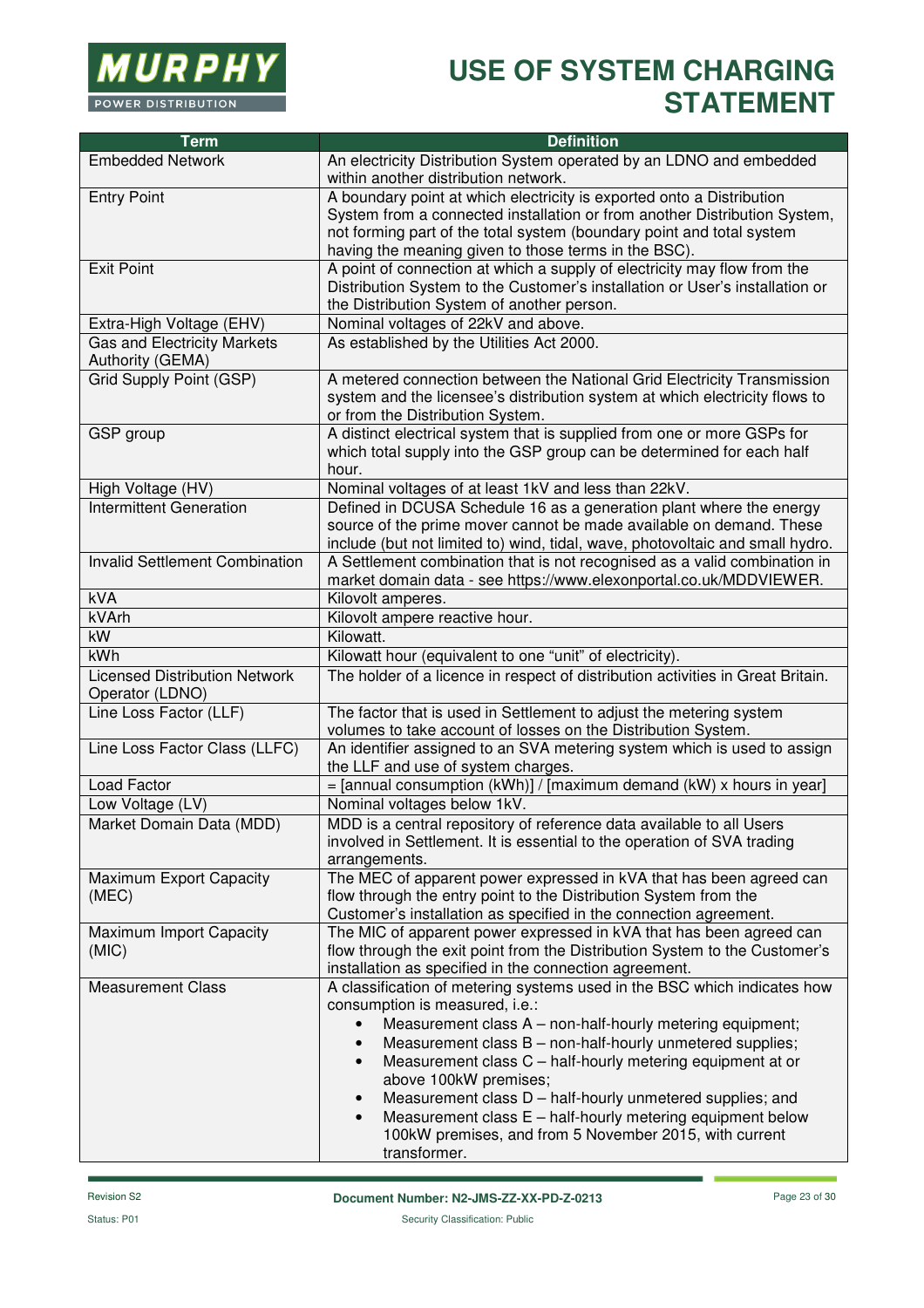

| <b>Term</b>                                       | <b>Definition</b>                                                                                                                                                                                                                                                                                                                                                                                                                                                 |
|---------------------------------------------------|-------------------------------------------------------------------------------------------------------------------------------------------------------------------------------------------------------------------------------------------------------------------------------------------------------------------------------------------------------------------------------------------------------------------------------------------------------------------|
|                                                   | Measurement class F - half hourly metering equipment at below<br>$\bullet$<br>100kW premises with current transformer or whole current, and at<br>domestic premises<br>Measurement class G - half hourly metering equipment at below<br>$\bullet$                                                                                                                                                                                                                 |
|                                                   | 100kW premises with whole current and not at domestic premises                                                                                                                                                                                                                                                                                                                                                                                                    |
| Meter Timeswitch Code (MTC)                       | MTCs are three digit codes allowing suppliers to identify the metering<br>installed in Customers' premises. They indicate whether the meter is<br>single or multi-rate, pre-payment or credit, or whether it is 'related' to<br>another meter. Further information can be found in MDD.                                                                                                                                                                           |
| <b>Metering Point</b>                             | The point at which electricity that is exported to or imported from the<br>licensee's Distribution System is measured, is deemed to be measured, or<br>is intended to be measured and which is registered pursuant to the<br>provisions of the MRA. For the purposes of this statement, GSPs are not<br>'metering points'.                                                                                                                                        |
| Metering Point Administration<br>Number (MPAN)    | Also known Supply Number or S-Number and is a 21-digit number relating<br>to a Metering Point under the MRA.<br>Commonly, only reference is made to the last 13 digits of the MPAN (also<br>known as the 'Core Digits' or 'MPAN Core').                                                                                                                                                                                                                           |
| <b>Metering System</b>                            | Particular commissioned metering equipment installed for the purposes of<br>measuring the quantities of exports and/or imports at the exit point or<br>entry point.                                                                                                                                                                                                                                                                                               |
| Metering System Identifier<br>(MSID)              | MSID is a term used throughout the BSC and its subsidiary documents<br>and has the same meaning as MPAN as used under the MRA.                                                                                                                                                                                                                                                                                                                                    |
| <b>Master Registration Agreement</b><br>(MRA)     | The MRA is an Agreement that sets out terms for the provision of<br>Metering Point Administration Services (MPAS) Registrations, and<br>procedures in relation to the Change of Supplier to any premise/metering<br>point.                                                                                                                                                                                                                                        |
| <b>Nested Networks</b>                            | This refers to a situation where there is more than one level of Embedded<br>Network and therefore nested Distribution Systems between LDNOs (e.g.<br>host DNO $\rightarrow$ primary nested LDNO $\rightarrow$ secondary nested LDNO $\rightarrow$<br>customer).                                                                                                                                                                                                  |
| Non-Intermittent Generation                       | Defined in DCUSA Schedule 16 as a generation plant where the energy<br>source of the prime mover can be available on demand, and the generator<br>can choose when to operate, and bring more benefits to the network if it<br>runs at times of high load. These include (but are not limited to) Combined<br>Cycle Gas Turbine (CCGT), gas generators, landfill, sewage, biomass,<br>biogas, energy crop, waste incineration and combined Heat and Power<br>(CHP) |
| Ofgem                                             | Office of Gas and Electricity Markets - Ofgem is governed by GEMA and<br>is responsible for the regulation of the distribution companies.                                                                                                                                                                                                                                                                                                                         |
| Profile Class (PC)                                | A categorisation applied to NHH MPANs and used in Settlement to group<br>Customers with similar consumption patterns to enable the calculation of<br>consumption profiles.                                                                                                                                                                                                                                                                                        |
| Settlement                                        | The determination and settlement of amounts payable in respect of<br>charges (including reconciling charges) in accordance with the BSC.                                                                                                                                                                                                                                                                                                                          |
| Settlement Class (SC)                             | The combination of Profile Class, Line Loss Factor Class, Time Pattern<br>Regime and Standard Settlement Configuration, by Supplier within a GSP<br>group and used for Settlement.                                                                                                                                                                                                                                                                                |
| <b>Standard Settlement</b><br>Configuration (SSC) | A standard metering configuration relating to a specific combination of<br>Time Pattern Regimes.                                                                                                                                                                                                                                                                                                                                                                  |
| Supercustomer                                     | The method of billing Users for use of system on an aggregated basis,<br>grouping together consumption and standing charges for all similar NHH<br>metered Customers or aggregated HH metered Customers.                                                                                                                                                                                                                                                          |
| Supercustomer DUoS Report                         | A report of profiled data by Settlement Class providing counts of MPANs<br>and units consumed.                                                                                                                                                                                                                                                                                                                                                                    |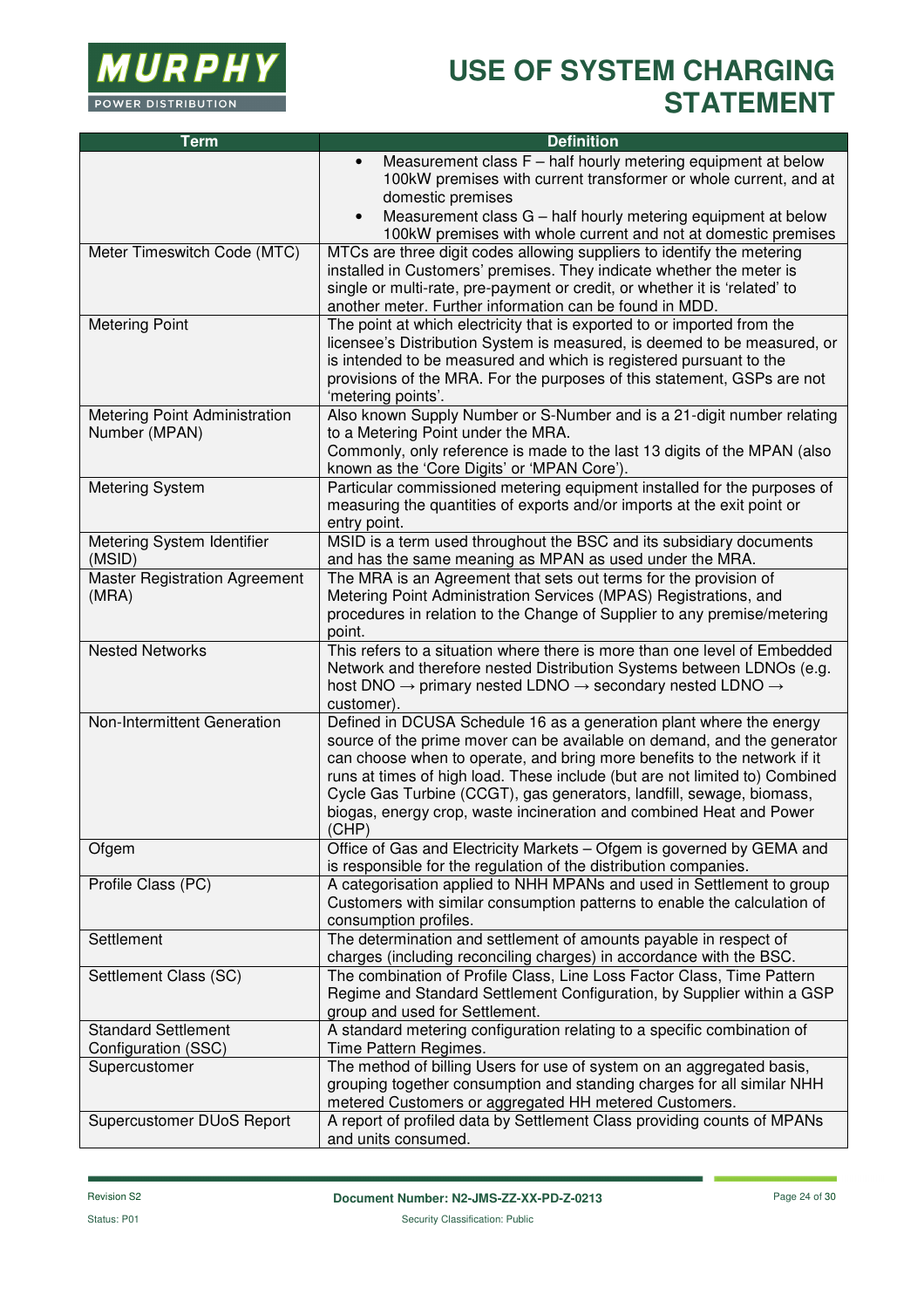

| <b>Term</b>                                | <b>Definition</b>                                                                                                                                                                                         |
|--------------------------------------------|-----------------------------------------------------------------------------------------------------------------------------------------------------------------------------------------------------------|
| Supplier                                   | An organisation with a supply licence responsible for electricity supplied to                                                                                                                             |
|                                            | and/or exported from a metering point.                                                                                                                                                                    |
| <b>Supplier Volume Allocation</b><br>(SVA) | As defined in the BSC.                                                                                                                                                                                    |
|                                            |                                                                                                                                                                                                           |
| Time Pattern Regime (TPR)                  | The pattern of switching behaviour through time that one or more meter<br>registers follow.                                                                                                               |
| <b>Unmetered Supplies</b>                  | Exit points deemed to be suitable as unmetered supplies as permitted in<br>the Electricity (Unmetered Supply) Regulations 2001 and where operated<br>in accordance with BSC procedure 520 <sup>11</sup> . |
| Use of System Charges                      | Charges which are applicable to those parties which use the Distribution<br>System.                                                                                                                       |
| User                                       | Someone that has a use of system agreement with the DNO e.g. a<br>supplier, generator or other DNO.                                                                                                       |

11 Balancing and Settlement Code Procedures are available from http://www.elexon.co.uk/pages/bscps.aspx

l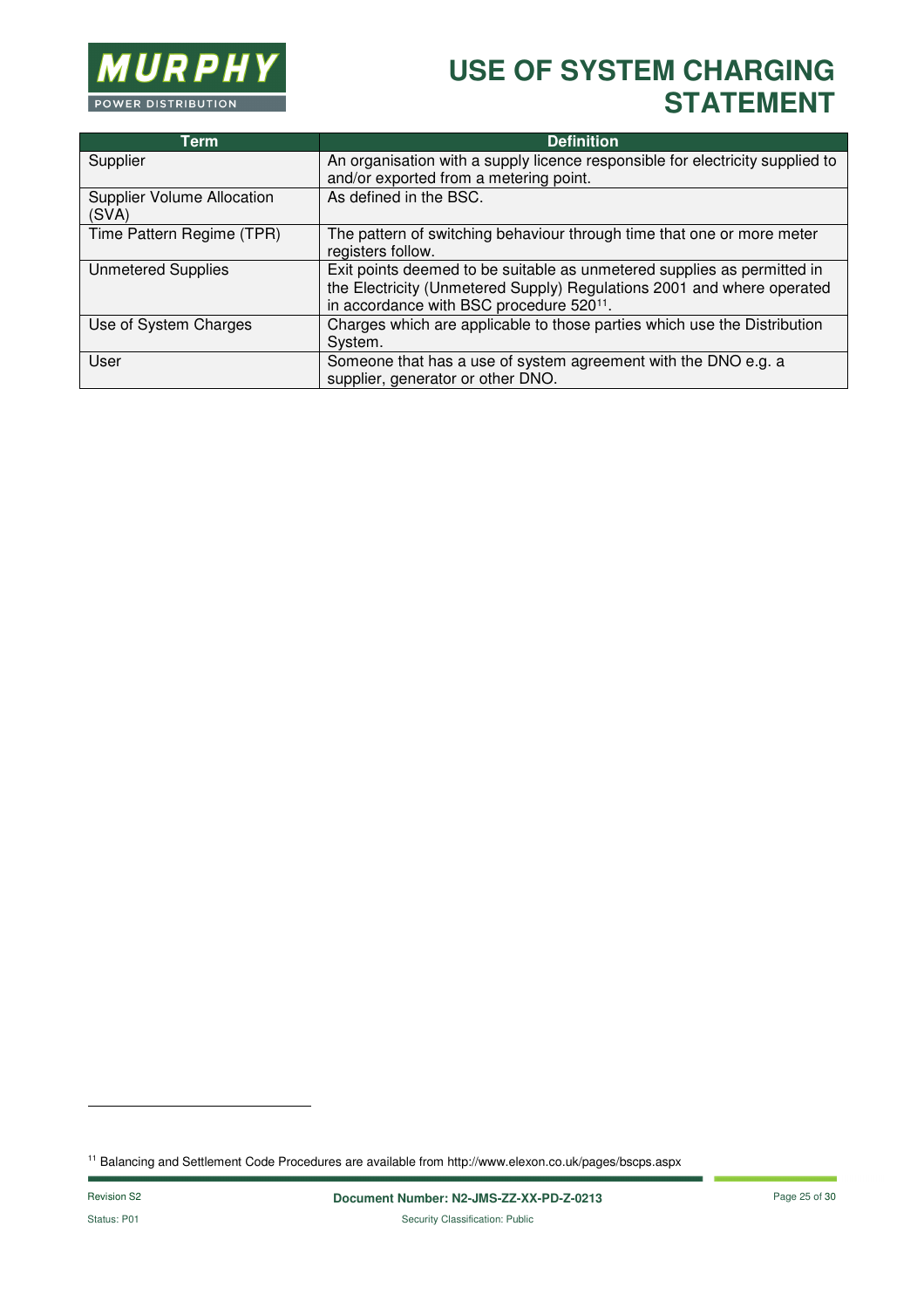

# **APPENDIX 2 - GUIDANCE NOTES<sup>12</sup>**

#### BACKGROUND

- 1.1. The electricity bill from your Supplier contains an element of charge to cover electricity distribution costs. This distribution charge covers the cost of operating and maintaining a safe and reliable Distribution System that forms the 'wires' that transport electricity between the national transmission system and end users such as homes and businesses. Our Distribution System includes overhead lines, underground cables, as well as substations and transformers.
- 1.2. In most cases, your Supplier is invoiced for the distribution charge and this is normally part of your total bill. In some cases, (for example business users,) the supplier may pass through the distribution charge as an identifiable line item on the electricity bill.
- 1.3. Where electricity is generated at a property your Supplier may receive a credit for energy that is exported on to the Distribution System. These credits are intended to reflect that the exported generation may reduce the need for traditional demand led reinforcement of the Distribution System.
- 1.4. Understanding your distribution charges could help you reduce your costs and increase your credits. This is achieved by understanding the components of the charge to help you identify whether there may be opportunities to change the way you use the Distribution System.

#### METER POINT ADMINISTRATION

- 1.5. We are responsible for managing the electricity supply points that are connected to our Distribution System. Typically every supply point is identified by a Meter Point Administration Number (MPAN). A few supply points may have more than one MPAN depending on the metering configuration (e.g. a school which may have an MPAN for the main supply and a MPAN for catering).
- 1.6. The full MPAN is a 21 digit number, preceded by an 'S'. The MPAN applicable to a supply point is found on the electricity bill from your Supplier. This number enables you to establish who your electricity distributor is, details of the characteristics of the supply and importantly the distribution charges that are applicable to your premise.
- 1.7. The 21-digit number is normally presented in two sections as shown in the following diagram. The top section is supplementary data which gives information about the characteristics of supply, while the bottom 'core' is the unique identifier.

l

 $12$  These guidance notes are provided for additional information and do not form part of the application of charges.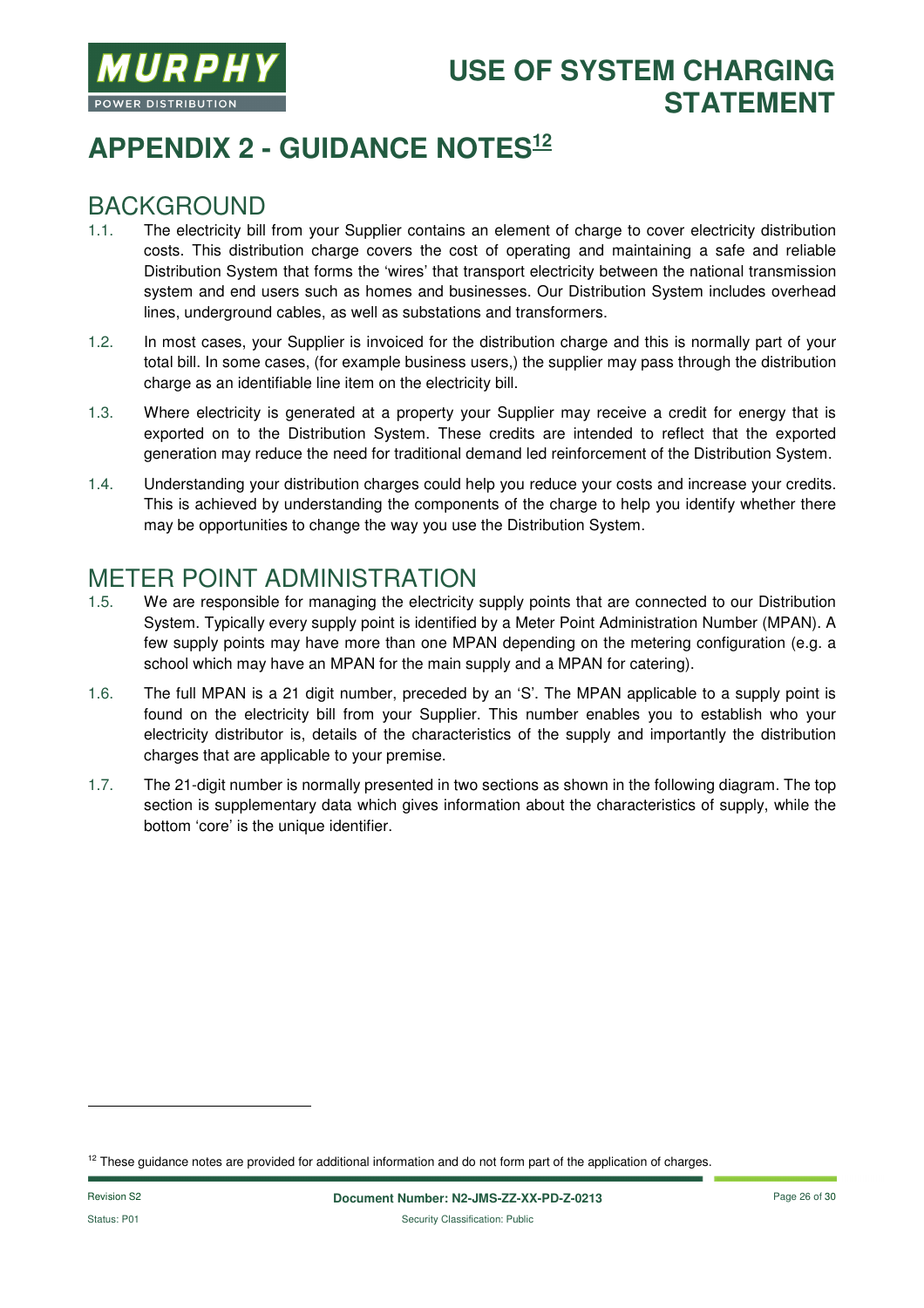

# FULL MPAN DIAGRAM



- 1.8. Generally, you will only need to know the Distributor ID and line loss factor class to identify the distribution charges for your premise. However, there are some premises where charges are specific to that site. In these instances the charges are identified by the core MPAN. The Distributor ID for **MPD** is 34. Other Distributor IDs can be referenced in the glossary.
- 1.9. Additionally it can be useful to understand the profile class provided in the supplementary data. The profile class will be a number between 00 and 08. The following list provides details of the allocation of profile classes to types of customers:
	- $\blacksquare$  '01' Domestic customers with unrestricted supply
	- '02' Domestic customers with restricted load, for example off-peak heating
	- '03' Non-domestic customers with unrestricted supply
	- '04' Non-domestic customers with restricted load, for example off-peak heating
	- '05' Non-domestic maximum demand customers with a Load Factor of less than 20%
	- '06' Non-domestic maximum demand customers with a Load Factor between 20% and 30%
	- $\blacksquare$  '07' Non-domestic maximum demand customers with a Load Factor between 30% and 40%
	- '08' Non-domestic maximum demand customers with a Load Factor over 40% or non-halfhourly metered generation customers
	- '00' Half-hourly metered demand and generation customers
- 1.10. Unmetered Supplies will be allocated to profile class 01, 08 and 00 depending on the type of load or the measurement method of the load.
- 1.11. The allocation of the profile class will affect your charges. If you feel that you have been allocated the wrong profile class, please contact your Supplier as they are responsible for this.

### YOUR CHARGES

- 1.12. All distribution charges that relate to our Distributor ID 34 are provided in this statement.
- 1.13. You can identify your charges by referencing your PC, LLFC and SSC line loss factor class, from Annex 1. If the MPAN is for a Designated EHV Property then the charges will be found in Annex 2. In a few instances, the charges may be contained in Annex 3. When identifying charges in Annex 2,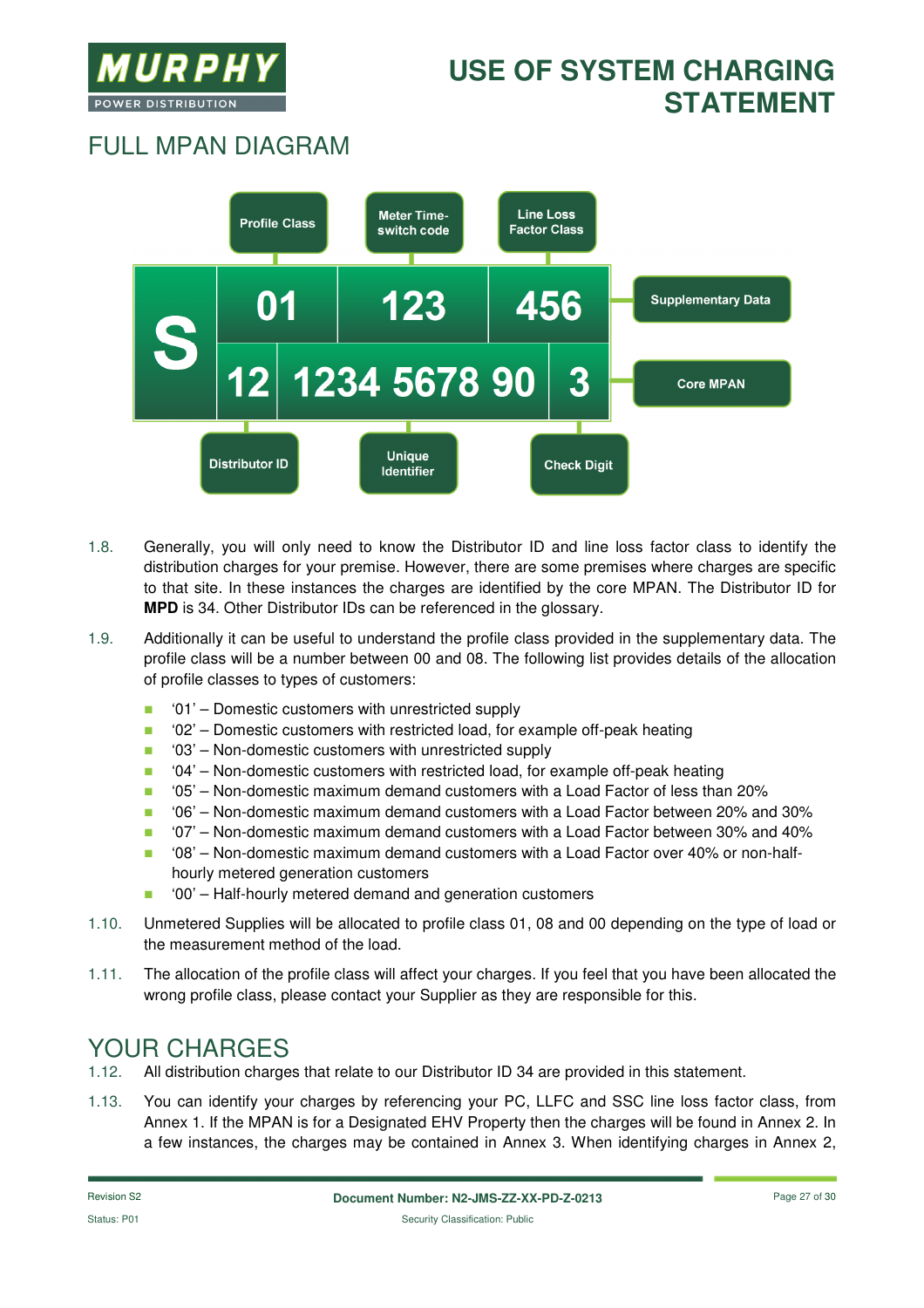

please note that some line loss factor classes have more than one charge. In this instance you will need to select the correct charge by cross referencing with the core MPAN provided in the table.

1.14. Once you have identified which charge structure applies to your MPAN then you will be able to calculate an estimate of your distribution charge using the calculator provided in the spreadsheet 'Schedule of charges and other tables' found in the sheet called 'Charge Calculator'. This spreadsheet can be downloaded from www.murphypowerdistribution.co.uk

#### REDUCING YOUR CHARGES

- 1.15. The most effective way to reduce your energy charges is to reduce your consumption by switching off or using more energy efficient appliances. However, there are also other potential opportunities to reduce your distribution charges; for example, it may be beneficial to shift demand or generation to a better time period. Demand use is likely to be cheaper outside peak periods and generation credits more beneficial, although the ability to directly benefit will be linked to the structure of your supply charges.
- 1.16. The calculator mentioned above provides the opportunity to establish a forecast of the change in distribution charges that could be achieved if you are able to change any of the consumption related inputs.

#### REACTIVE POWER AND REACTIVE POWER CHARGES

- 1.17. Reactive power is a separately charged component of connections that are half-hourly metered. Reactive power charges are generally avoidable if 'best practice' design of the properties' electrical installation has been provided in order to maintain a power factor between 0.95 and unity at the Metering Point.
- 1.18. Reactive Power (kVArh) is the difference between working power (active power measured in kW) and total power consumed (apparent power measured in kVA). Essentially it is a measure of how efficiently electrical power is transported through an electrical installation or a Distribution System.
- 1.19. Power flowing with a power factor of unity results in the most efficient loading of the Distribution System. Power flowing with a power factor of less than 0.95 results in much higher losses in the Distribution System, a need to potentially provide higher capacity electrical equipment and consequently a higher bill for you the consumer. A comparatively small improvement in power factor can bring about a significant reduction in losses since losses are proportional to the square of the current.
- 1.20. Different types of electrical equipment require some 'reactive power' in addition to 'active power' in order to work effectively. Electric motors, transformers and fluorescent lighting, for example, may produce poor power factors due to the nature of their inductive load. However, if good design practice is applied then the poor power factor of appliances can be corrected as near as possible to source. Alternatively poor power factor can be corrected centrally near to the meter.
- 1.21. There are many advantages that can be achieved by correcting poor power factor. These include: reduced energy bills through lower reactive charges, lower capacity charges and reduced power consumption and reduced voltage drop in long cable runs.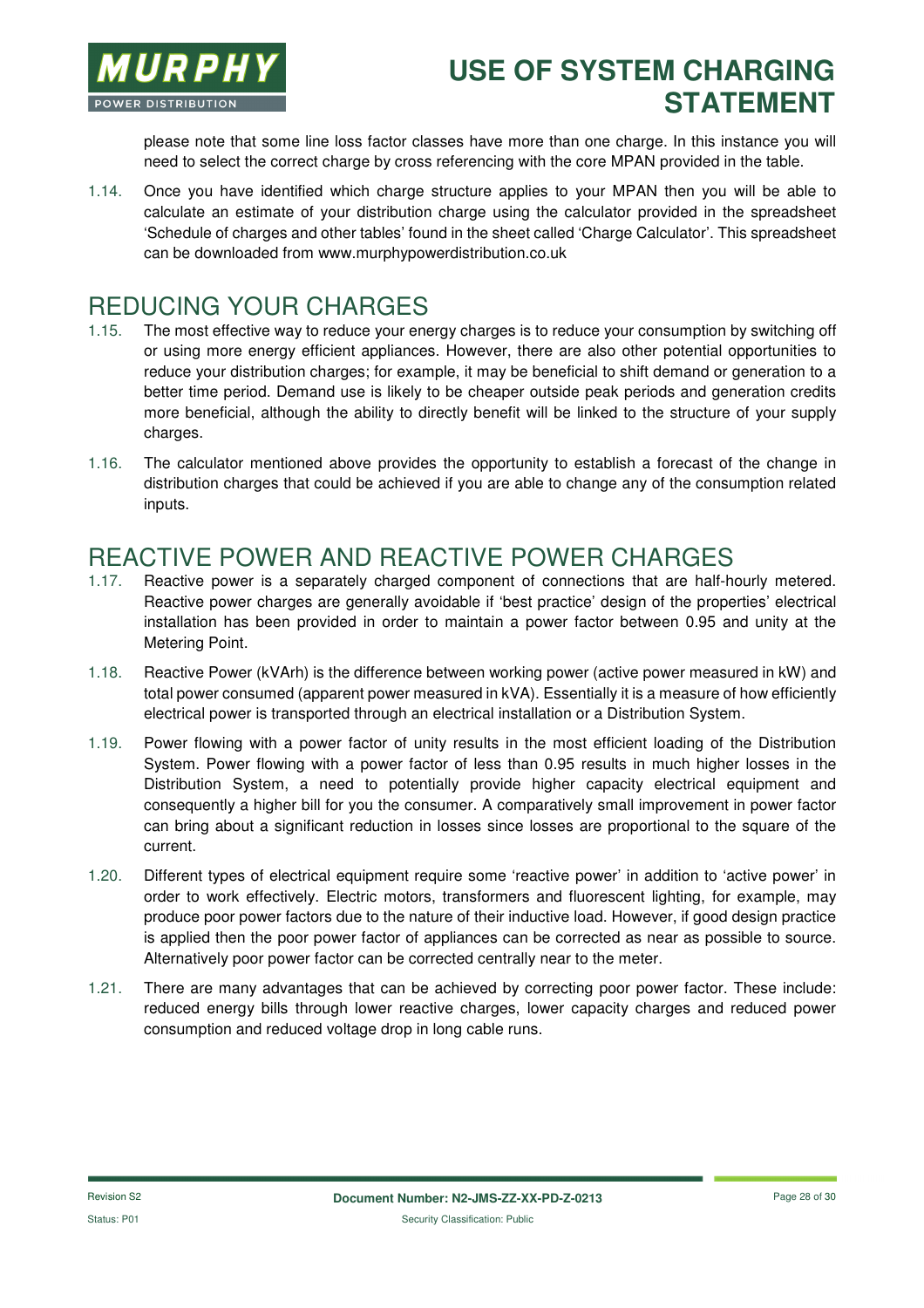

### SITE-SPECIFIC EDCM CHARGES

- 1.22. A site classified as a Designated EHV Property is subject to a locational based charging methodology (referred to as EDCM) for higher voltage network users. Distributors use two approved approaches:
	- **Long Run Incremental Cost Pricing (LRIC)**
	- **Forward Cost Pricing (FCP)**

**MPD** follow whichever method is utilised by the relevant distributor in their Distribution Service Area. The EDCM will apply to Customers connected at Extra High Voltage or connected at High Voltage and metered at a high voltage substation.

- 1.23. EDCM charges are site-specific, reflecting the degree to which the local and higher voltage networks have the capacity to serve more demand or generation without the need to upgrade the electricity infrastructure. The charges also reflect the networks specifically used to deliver the electricity to the site as well as the usage at the site. Generators with non-intermittent output and deemed to be providing beneficial support to our networks may qualify to receive payment.
- 1.24. The charges under the EDCM comprise of the following individual components:
	- **a) Fixed charge**  This charge recovers operational costs associated with those connection assets that are provided for the 'sole' use of the customer. The value of these assets is used as a basis to derive the charge.
	- **b) Capacity charge (pence/kVA/day)** -This charge comprises the relevant LRIC/FCP component, the National Grid Electricity Transmission cost and other regulated costs. Capacity charges are levied on the MIC, MEC, and any exceeded capacity. You may wish to review your MIC or MEC periodically to ensure it remains appropriate for your needs as you may be paying for more capacity than you require. If you wish to make changes contact us via the details in this statement.

The LRIC/FCP cost is locational and reflects our assessment of future network reinforcement necessary at voltage of connection (local) and beyond at all higher voltages (remote) relevant to the customer's connection. This results in the allocation of higher costs in more capacity congested parts of the network reflecting the greater likelihood of future reinforcement in these areas, and the allocation of lower costs in less congested parts of the network. The local LRIC/FCP cost is included in the capacity charge.

Our regulated costs include direct and indirect operational costs and a residual amount to ensure recovery of our regulated allowed revenue. The capacity charge recovers these costs using the customer usage profile and the relevant assets being used to transport electricity between the source substation and customer's Metering Point.

- **c) Super-red unit charge (pence/kWh**) -This charge recovers the remote LRIC/FCP component. The charge is positive for import and negative for export which means you can either reduce your charges by minimising consumption or increasing export at those times. The charge is applied on consumption during the Super-red time period as detailed in Annex 2.
- 1.25. Future charge rates may be affected by consumption during the Super-red period. Therefore reducing consumption in the Super-red time period may be beneficial.
- 1.26. **Reactive Power** -The EDCM does not include a separate charge component for any reactive power flows (kVAr) for either demand or generation. However, the EDCM charges do reflect the effect on the network of the customer's power factor, for example unit charges can increase if your site power factor is poor (lower than 0.95). Improving your site's power factor will also reduce the maximum demand (kVA) for the same power consumed in kW thus providing scope to reduce your agreed capacity requirements.